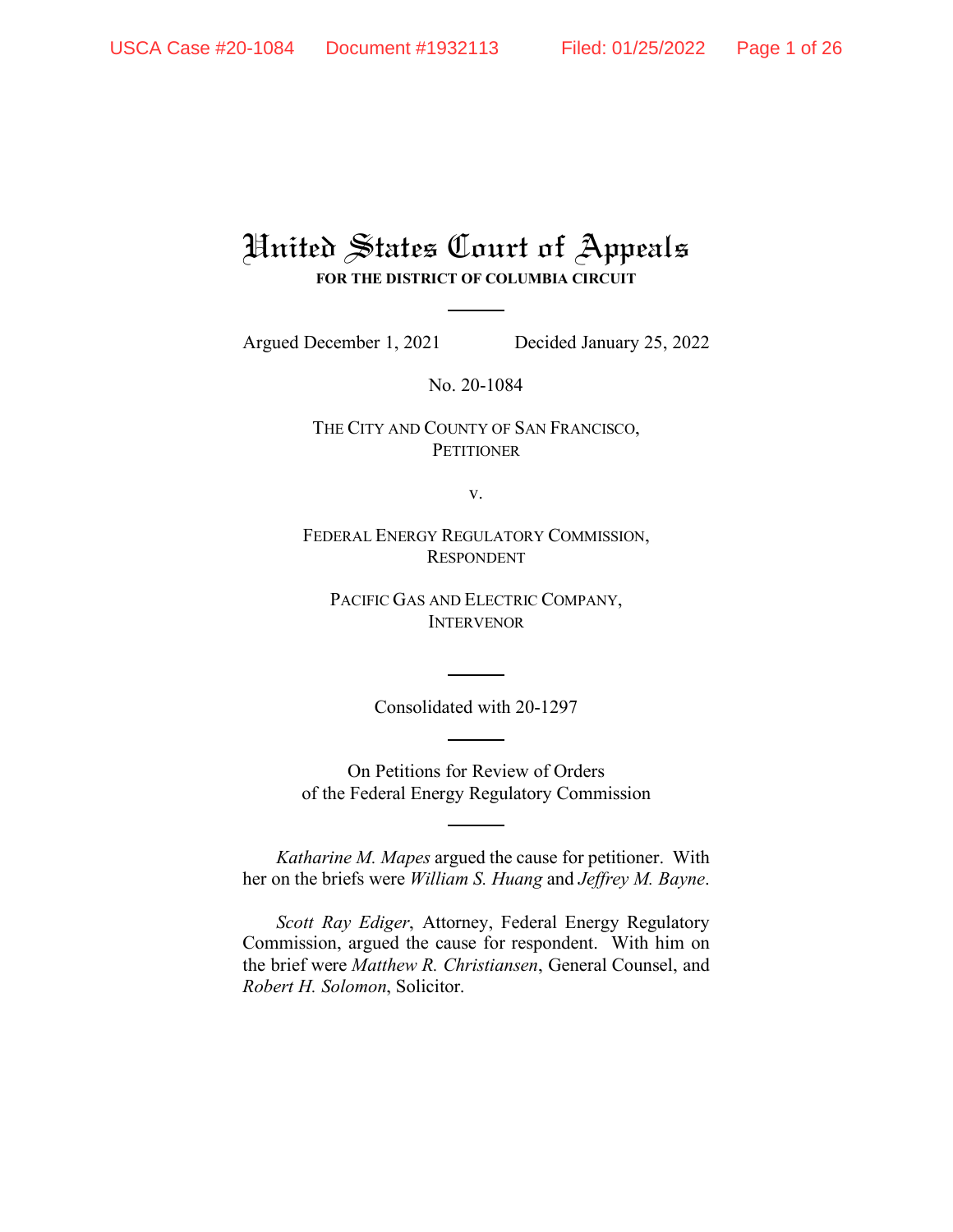*Joshua S. Levenberg* argued the cause for intervenor Pacific Gas and Electric Company in support of respondent. With him on the brief was *Alexandra J. Ward*. *Alyssa T. Koo* entered an appearance.

## No. 20-1313

## CITY AND COUNTY OF SAN FRANCISCO, **PETITIONER**

v.

FEDERAL ENERGY REGULATORY COMMISSION, RESPONDENT

Consolidated with 20-1458

On Petitions for Review of Orders of the Federal Energy Regulatory Commission

*Katharine M. Mapes* argued the cause for petitioner. With her on the briefs were *William S. Huang* and *Jeffrey M. Bayne*.

*Scott Ray Ediger*, Attorney, Federal Energy Regulatory Commission, argued the cause for respondent. With him on the brief were *Matthew R. Christiansen*, General Counsel, and *Robert H. Solomon*, Solicitor.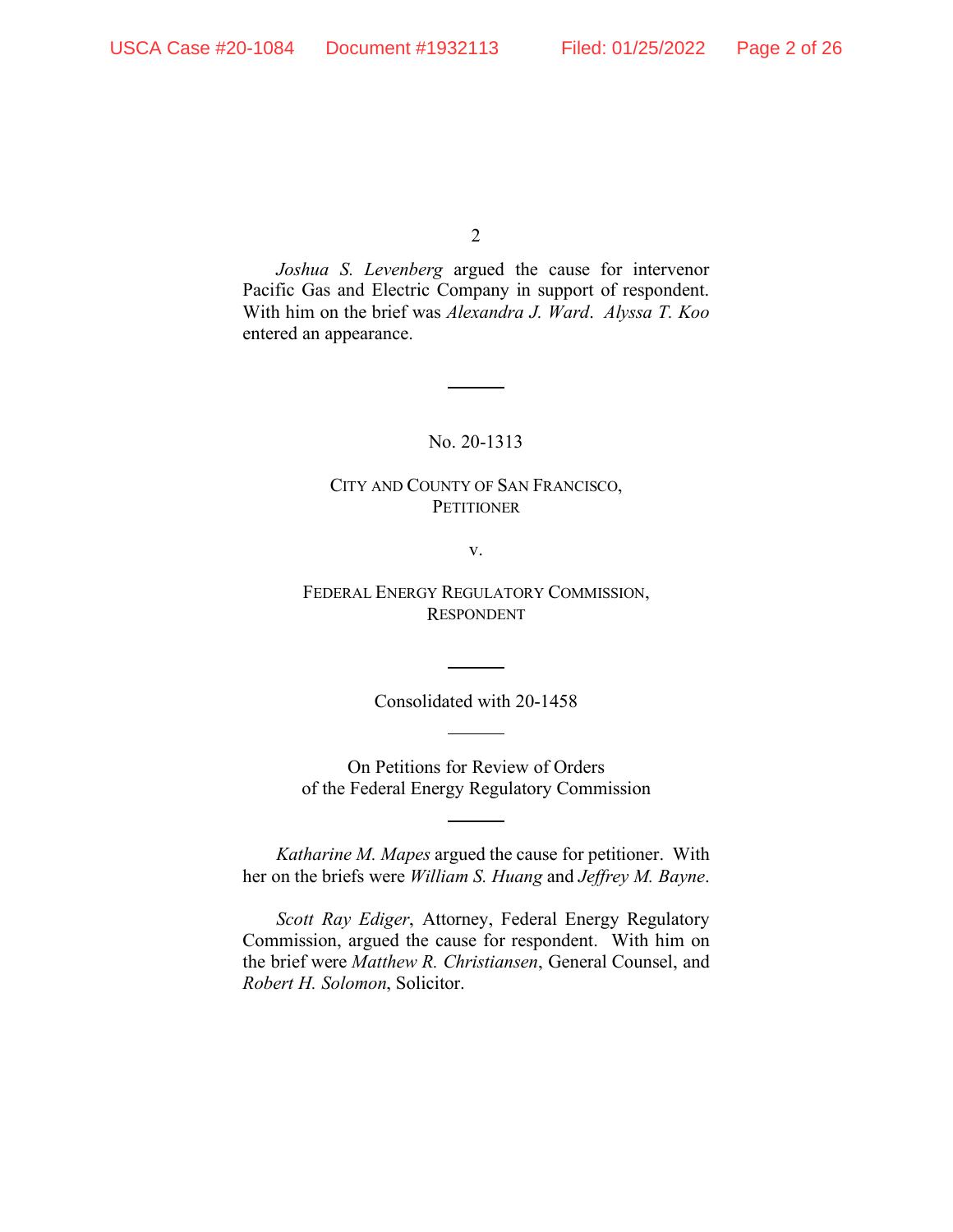*Alexandra J. Ward* argued the cause for intervenor Pacific Gas and Electric Company in support of respondent. With her on the brief were *Joshua S. Levenberg*, *Laura Edelstein*, *Steven J. Ross,* and *Shaun M. Boedicker. Alyssa T. Koo* entered an appearance.

Before: SRINIVASAN, *Chief Judge*, ROGERS and TATEL, *Circuit Judges*.

Opinion for the Court by *Circuit Judge* ROGERS.

ROGERS, *Circuit Judge*: San Francisco petitions for review of orders by the Federal Energy Regulatory Commission denying its complaints and requests for rehearing regarding its delivery of electricity to end users. San Francisco purchases distribution services from the Pacific Gas & Electric Company (" $PG\&E$ ") under the terms of its open-access Tariff. challenged PG&E's refusal to: (1) offer secondary-voltage service in lieu of more burdensome primary-voltage service to certain San Francisco sites and (2) provide service to delivery points that San Francisco maintains are eligible for service under the Tariff's grandfathering provision. San Francisco contends that the Commission erred both when it found that PG&E's denial of secondary-voltage service was consistent with Tariff requirements and the Federal Power Act, and when it interpreted the Tariff's grandfathering provision narrowly to allow PG&E's interpretation. For the following reasons, the court grants San Francisco's petitions.

## **I.**

Electricity flows from generators to end users in two stages: transmission and distribution. Transmission lines transport bulk power from generators across long distances. That power is reduced to a lower voltage by a transformer and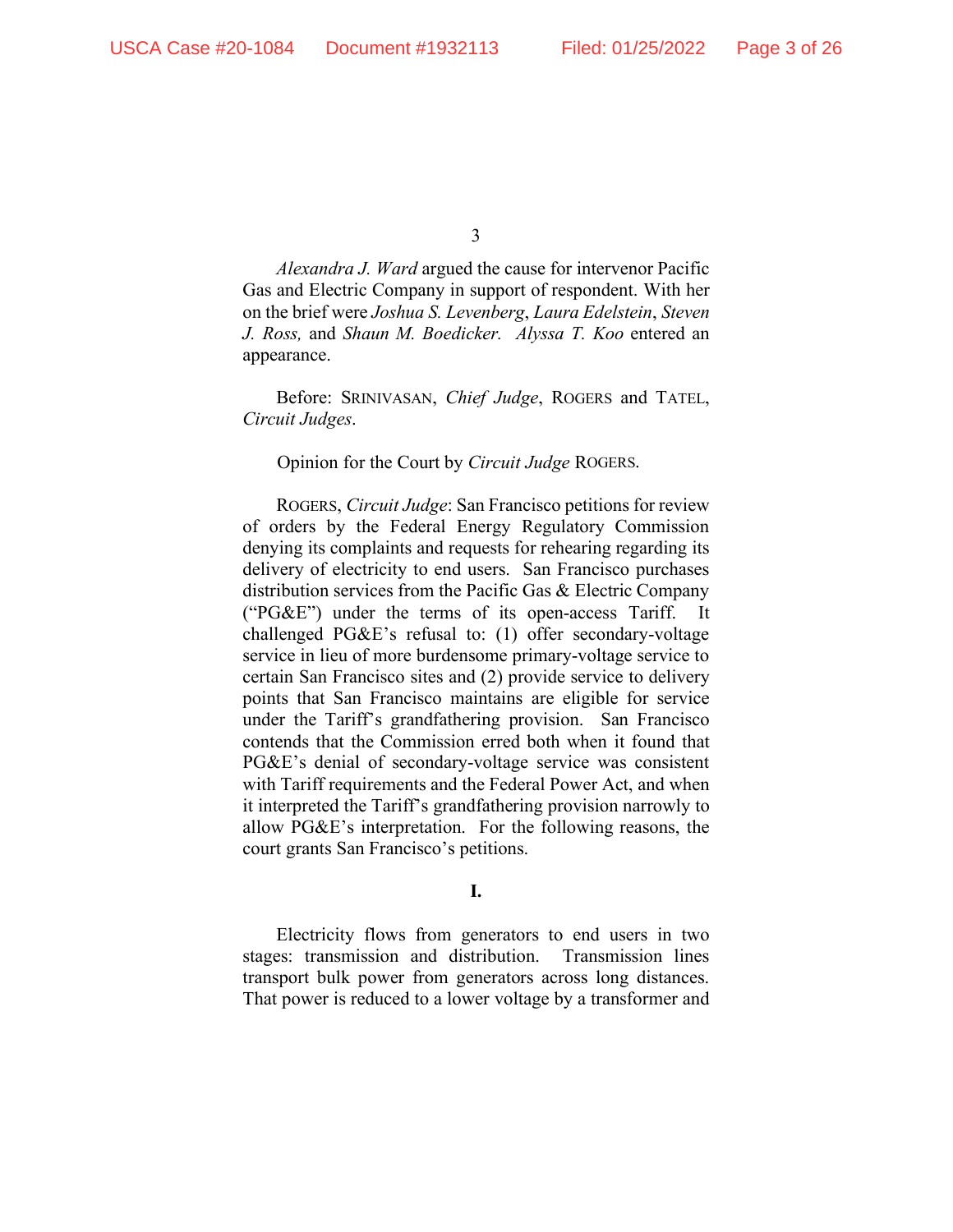flows to consumers through distribution lines. U.S. Dep't of Energy, *United States Electricity Primer*, *DOE/OE-0017*, at 13, 21 (July 2015). Distribution lines operate at higher (primary) and lower (secondary) voltages. Because consumers typically cannot use electricity at primary voltages, consumers that receive primary-voltage service require a transformer to reduce the electricity's voltage in addition to primary metering and other equipment. Therefore, primary-voltage service involves relatively high fixed costs, but is cheaper per unit of electricity provided. By contrast, secondary-voltage service has lower fixed costs but higher unit costs. *See* Complaint (No. 20-1313), Decl. of Rod Maslowski, Senior Consultant with Flynn Resource Consultants, ¶¶ 7-8.

San Francisco's publicly owned utility, the San Francisco Public Utilities Commission, owns a power supply system in the Hetch Hetchy Valley and transmission lines that transmit power to San Francisco. *Id.* at 5-6. San Francisco sells Hetch Hetchy power directly to the end-users in the city. It obtained the property rights to develop the Hetch Hetchy System under the Raker Act of 1913, Pub. L. No. 63-41, 38 Stat. 242 (1913). There, "Congress was motivated by a desire to provide the people of San Francisco with the advantages of cheap power and City competition with private power companies such as Pacific Gas and Electric." *City & Cnty. of San Francisco v. United Airlines*, 616 F.2d 1063, 1068 (9th Cir. 1979).

San Francisco does not own distribution lines, however, and relies on PG&E's distribution system to serve its end-users. Complaint (No. 20-1313) at 2. It prefers to receive secondary voltage from PG&E's distribution system because electricity from PG&E is delivered to over 2,200 metered interconnection points, most of which serve a single building. *Id.* at 3, Maslowski Decl. ¶ 6. Because a relatively small amount of electricity is required at many points, San Francisco prefers to

<sup>4</sup>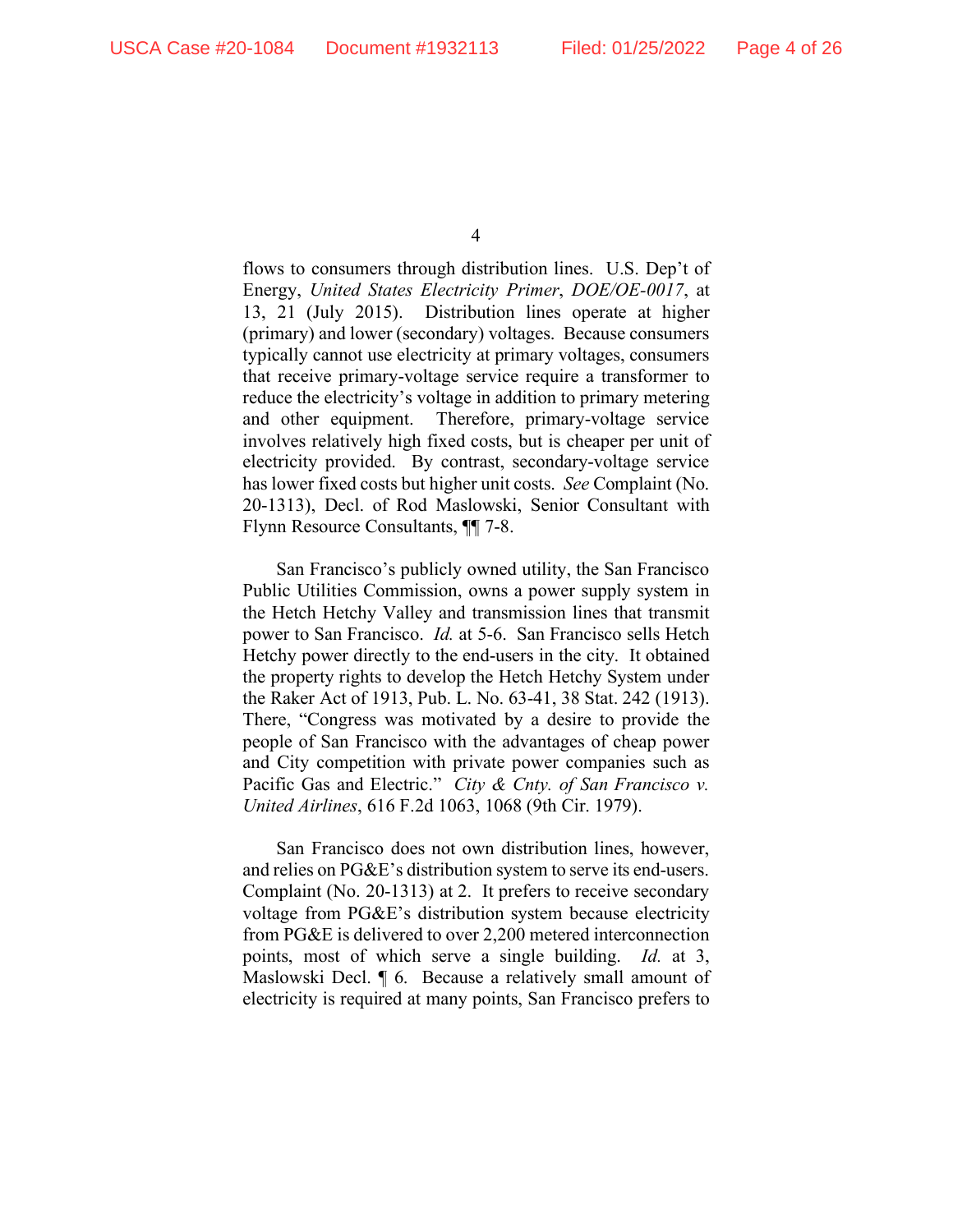avoid the high fixed costs of receiving primary-voltage service at each point. *Id.* at 17. And because PG&E's retail service area covers the city, the San Francisco Commission is both a customer and competitor of PG&E.

From 1945 to 2015, San Francisco purchased wholesale distribution service from PG&E under a series of bilateral agreements, the most recent of which was signed in 1987. While San Francisco was receiving service pursuant to the 1987 agreement, the Federal Energy Regulatory Commission (the "Commission") approved PG&E's Tariff, which stated the generally applicable terms for "open-access" wholesale distribution service. Pac. Gas & Elec. Co., Wholesale Distribution Tariff, FERC Electric Tariff Volume No. 4, Docket Nos. EL15-3-002, et al., Ex. PGE-7.

#### **II.**

San Francisco's complaint in No. 20-1313 concerns PG&E's refusal to provide secondary-voltage distribution service at certain interconnection points.

#### **A.**

In 2015, San Francisco entered a new contract with PG&E for service under its open-access Tariff. Complaint at 2. Under their previous agreement, 96% of its end-users were connected to PG&E's distribution system at secondary voltage. *Id.*, Maslowski Decl. ¶ 6. PG&E allows retail customers to receive secondary voltage if their demand is below 3,000 kW. Complaint, Maslowski Decl. ¶ 7. PG&E currently provides secondary-voltage service to the Western Area Power Administration ("Western") and the Power and Water Resources Pooling Authority ("Pooling Authority") for demands as high as 428 kilowatts ("kW") for Western and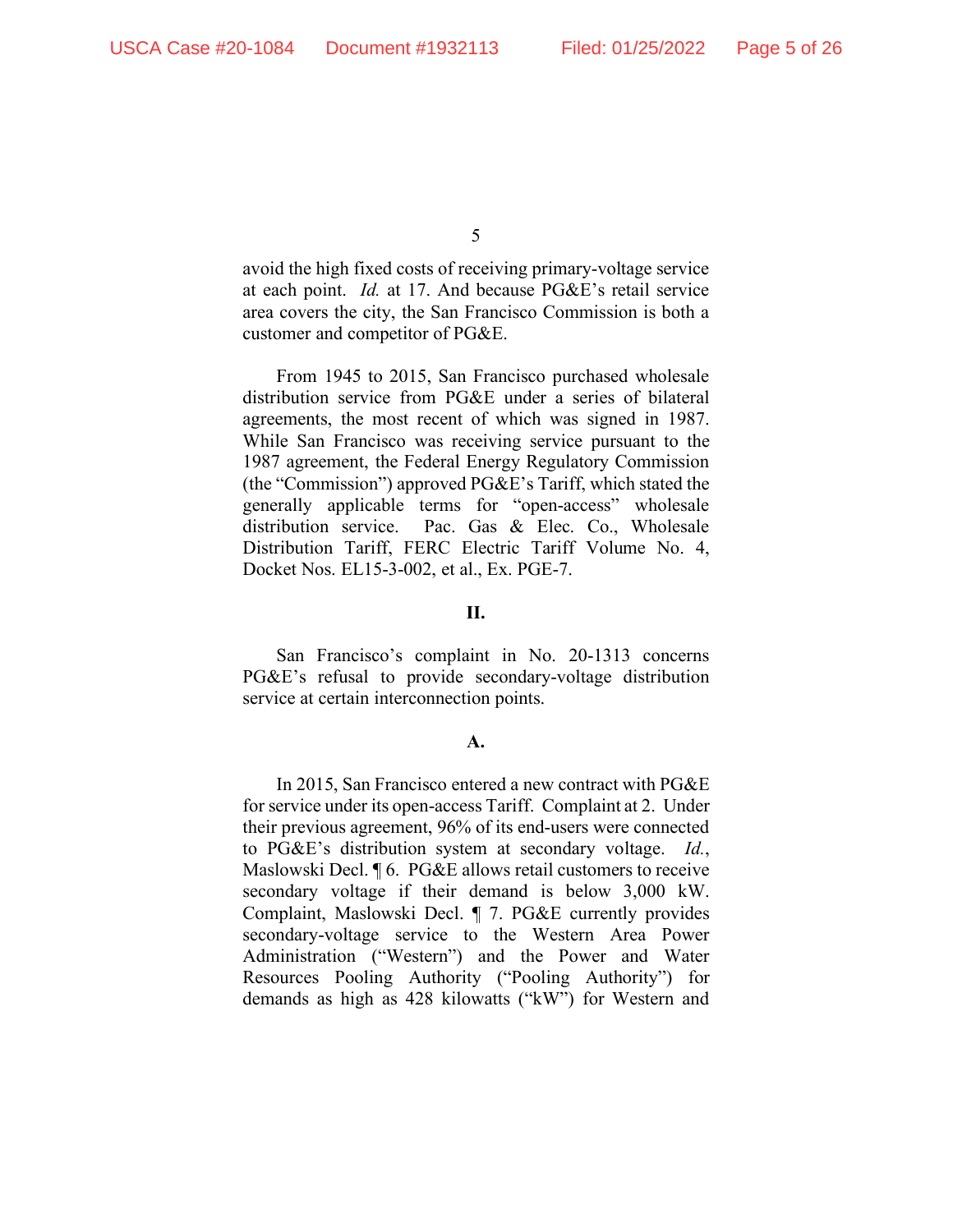1,296 kW for the Pooling Authority. Request for Rehearing at 16-17.

On January 28, 2019, San Francisco filed a complaint with the Commission pursuant to Sections 206, 306, and 309 of the Federal Power Act ("FPA"), 16 U.S.C. §§ 824e, 825e, 825h. San Francisco alleged that PG&E has "consistently" refused to make new interconnections at secondary voltage unless the total electricity demand is less than 75 kW. Complaint at 10. This practice, it claimed, (1) was unjust, unreasonable, and unduly discriminatory, and (2) violated the terms of the Wholesale Distribution Tariff. *Id.* at 1. Further, it alleged that PG&E had categorically denied San Francisco's applications for secondary-voltage service for demands above 75 kW while granting secondary-voltage service for much larger demands for its own retail customers and other wholesale customers such as Western. *Id.* at 3, 21, Maslowski Decl. ¶ 27. PG&E's denials of secondary-voltage service, allegedly, "have imposed undue burdens and costs on San Francisco," including "delays." *Id.* at 31-32. Yet PG&E's Tariff required it to offer secondary service whenever requested, and to expand its infrastructure when such service was initially infeasible. *Id.* at 23-27. San Francisco also objected to PG&E's refusal to provide "primary plus" service in the alternative, where San Francisco would receive secondary voltage while paying PG&E for maintaining the facilities necessary to provide secondary voltage. *Id.* at 16, Maslowski Decl. ¶ 9.

PG&E acknowledged that its Tariff provides for two levels of service but maintained that it had not given customers the right to dictate the level of service to be received. Answer to Complaint at 5-6. It also denied that it had a categorical 75 kW threshold for secondary-voltage applications, noting that most of San Francisco's new interconnections were at secondary voltage, including many above 75 kW, and that it had regularly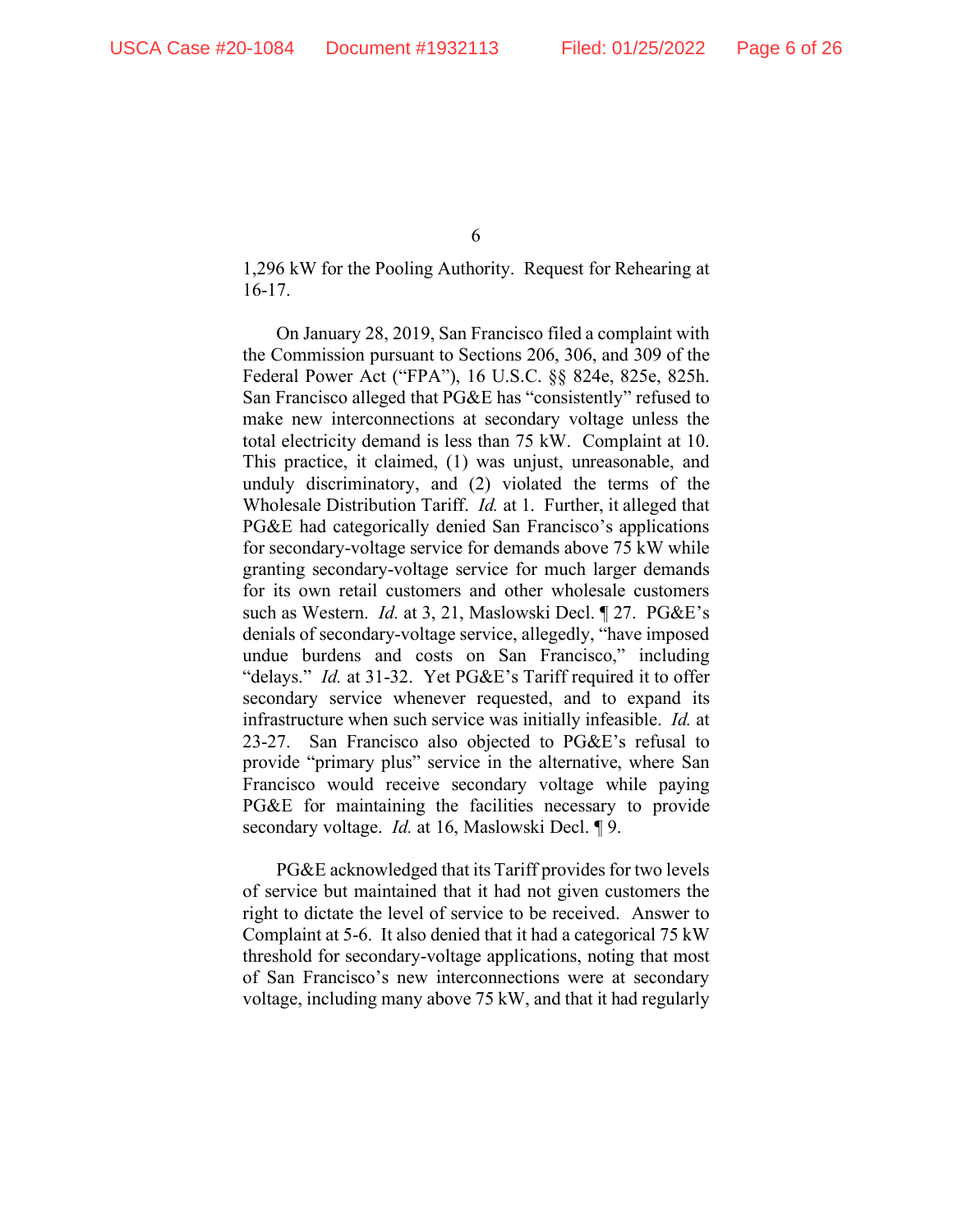granted variances to San Francisco. *Id.* at 7-15. Any denials of secondary-voltage service, it asserted were supported by "technical, safety, reliability, and operational reasons." *Id.* at 15. Further, PG&E claimed that San Francisco was to blame for many of the delays in service, *id.* at 23, and that Western's secondary-voltage service was governed by a settlement agreement to which San Francisco is not a party, *id.* at 28-29.

Evidence before the Commission showed that since 2015, many of San Francisco's new interconnection requests exceeding 75 kW have been denied secondary service by PG&E, and that the proportion of new interconnections above 75 kW receiving primary service has increased since 2015. *See id.* at 11 (chart 3). Specifically, PG&E had stated that "if the requested [demand] exceeds 75 kW, PG&E informs [San Francisco] that it will need to take primary service." *Id.* at 30. In some instances, San Francisco was initially denied secondary-voltage service, but negotiated for secondary voltage or a "secondary metering" arrangement, reducing its costs of receiving primary voltage. Complaint at 13-14; Decl. of Barbara Hale, Asst. Gen. Mgr., San Francisco Public Utilities Commission, ¶¶ 9-11. In July 2019, PG&E advised San Francisco that it "is not willing to make additional accommodations without a long-term solution." Letter from Yilma Hailemichael, PG&E Mgr., to Ramon Abueg, Dep. Mgr. Operations at San Francisco Pub. Utils. Comm'n, at 3 (July 1, 2019) (hereinafter, the July 1, 2019 Letter).

The Commission denied San Francisco's complaint, ruling that PG&E should retain discretion to determine what level of service is most appropriate for a customer because the provider "is ultimately responsible for the safety and reliability of its distribution system." Order, 171 FERC ¶ 61,021 at P 38 (2020). It found that San Francisco received secondary service for the "majority of its interconnections with PG&E," *id.* P 36,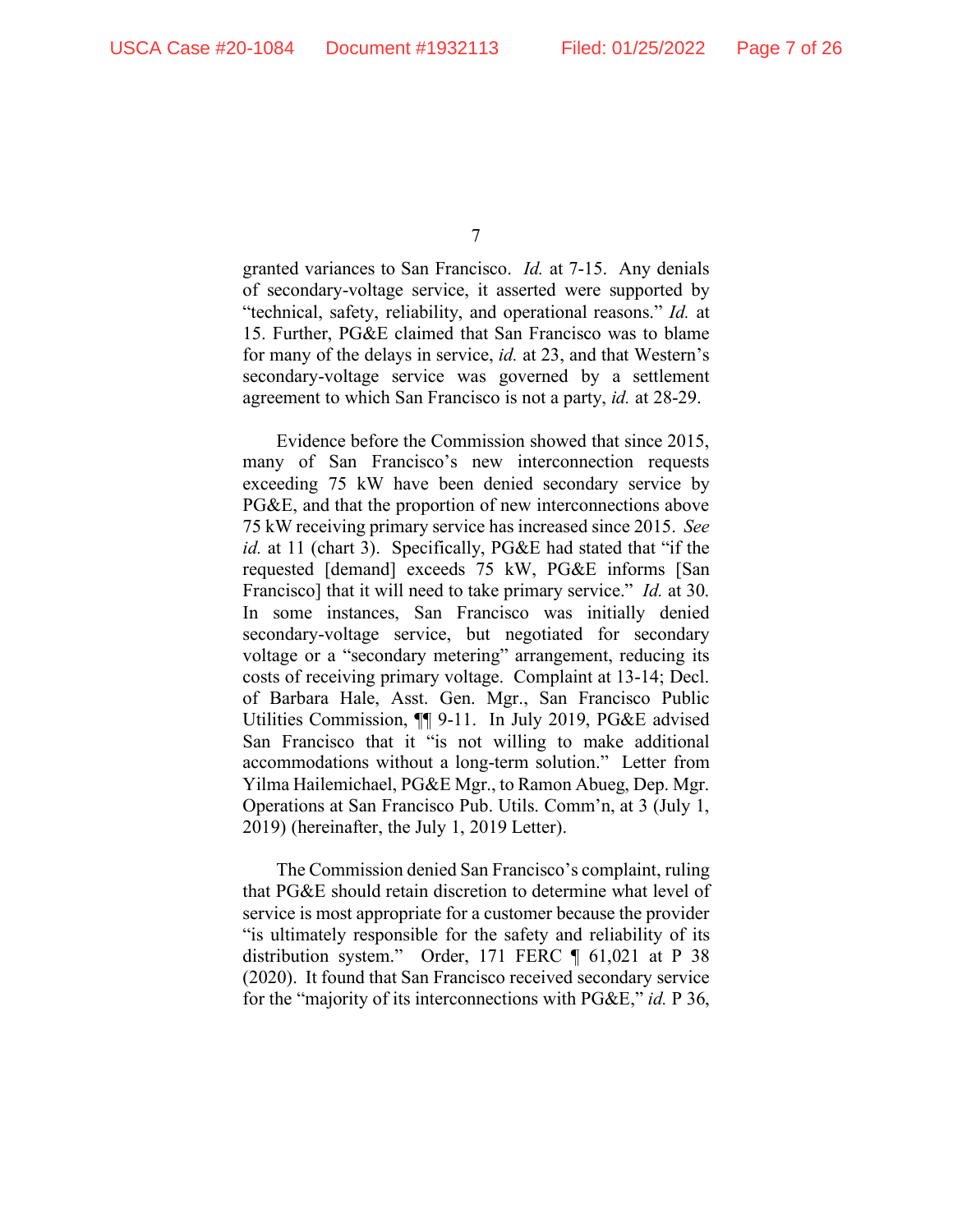as well as variances for other interconnections. *Id.* P 37. Noting that "primary service is the norm for utility-to-utility interconnections," *id.*, the Commission distinguished the service provided to retail customers and wholesale customers whose service was governed by a settlement agreement. *Id.* PP 37-38, 42. In its view, San Francisco was to blame for delays, which were "largely a consequence of requesting interconnection for projects with [demands] greater than what PG&E has normally accepted for secondary service" and "San Francisco's own delays in responding to PG&E." *Id.* PP 39- 40. The Commission denied San Francisco's request for rehearing. Order Addressing Arguments Raised on Rehearing, 172 FERC ¶ 61,021 (2020) (Rehearing Order).

San Francisco petitions for review of the Order and Rehearing Order (collectively, the "Voltage Orders").

### **B.**

San Francisco contends in petitioning for review that (1) the Commission's Voltage Orders were arbitrary and capricious in deeming PG&E's secondary-service practice just and reasonable, (2) the Commission failed to meet its mandate under the FPA to prevent undue discrimination, and (3) the Voltage Orders are inconsistent with PG&E's Tariff and the filed-rate doctrine.

## **1.**

As a threshold matter, PG&E maintains that San Francisco's first and second challenges are moot in light of PG&E's proposal of a revised tariff that offers only primary service. Thus, ruling in San Francisco's favor on either of the two issues would have no remedial effect, it claims, because PG&E "no longer has discretion . . . to allow secondary voltage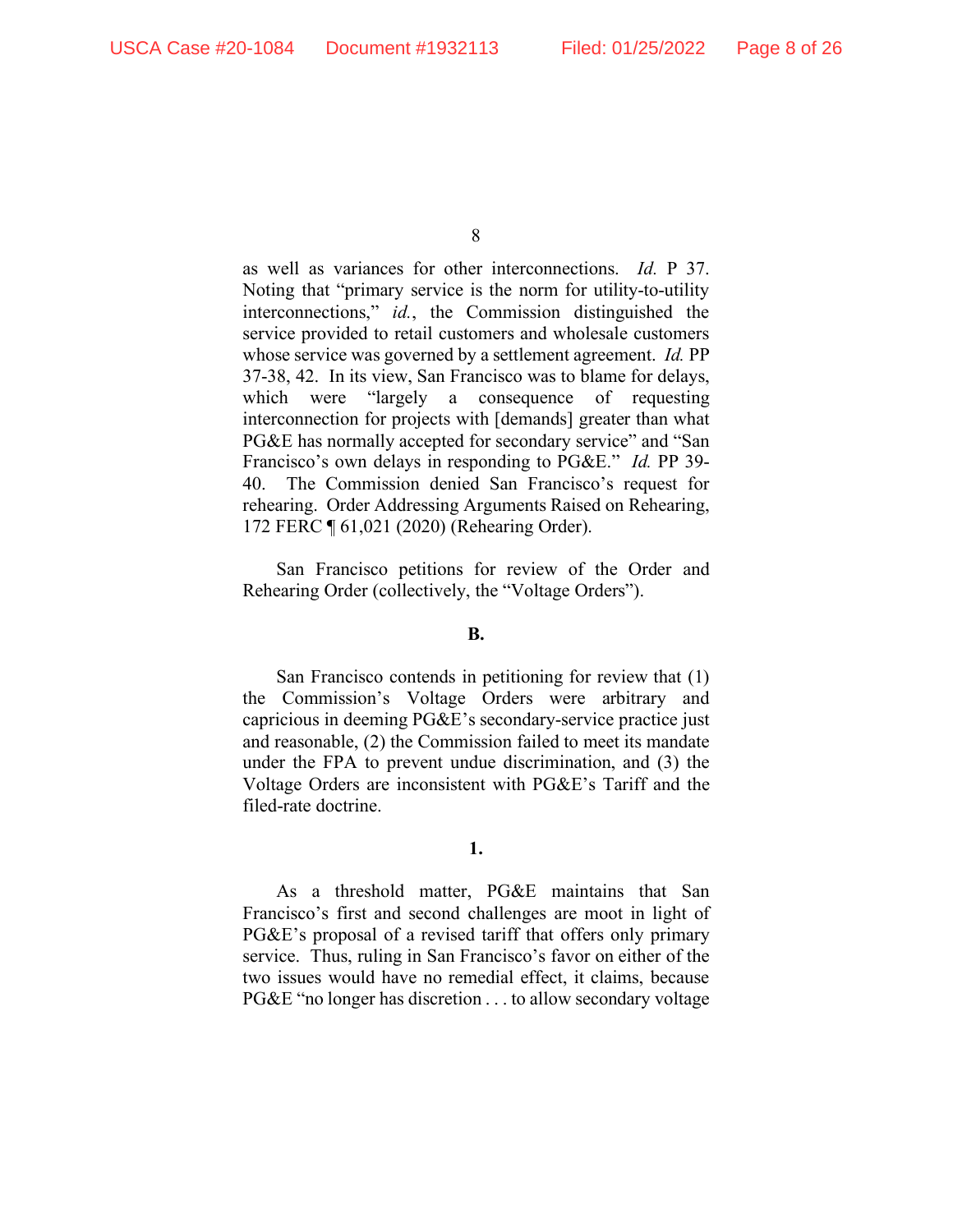interconnections." PG&E Br. 15. PG&E concedes that San Francisco's claim that PG&E violated its original tariff is not moot because retrospective relief is still available. PG&E Br. 19. PG&E's mootness argument is unpersuasive given the provisional nature of the proposed tariff revision.

A "case is moot if the dispute is no longer embedded in any actual controversy about the plaintiffs' particular legal rights." *Already, LLC v. Nike, Inc.*, 568 U.S. 85, 91 (2013) (internal quotation marks omitted). San Francisco petitioned for review of the Order denying its complaint on August 17, 2020. On September 15, 2020, PG&E filed proposed tariff changes, which the Commission accepted on November 13, 2020, while expressing no view on whether the revised tariff was just, reasonable, and nondiscriminatory. *Pac. Gas & Elec. Co.*, 173 FERC ¶ 61,140 at P 42 (2020). The Commission suspended the proposed revisions for five months, to be effective April 15, 2021, and ordered an evidentiary hearing on its legality. *Id.* The hearing was held in abeyance to encourage settlement discussions, which, as of November 23, 2021, are ongoing. Status Report of Settlement Judge, FERC Docket No. ER20-2878 (Nov. 23, 2021).

The Commission's "[a]cceptance of a filing decides nothing concerning the merits of a case; it merely reserves the issues pending a hearing." *Papago Tribal Util. Auth. v. FERC*, 628 F.2d 235, 240 (D.C. Cir. 1980). There, the court held that the Commission's refusal to reject a rate filing was an interlocutory decision that was not final, reviewable agency action. *Id.* Under PG&E's logic, a utility could moot any challenge to its conduct by filing a revised tariff with the Commission that would require that conduct. Because the Commission has not ruled on the legality of the revised tariff, and because San Francisco also seeks retrospective relief, its claims are not moot.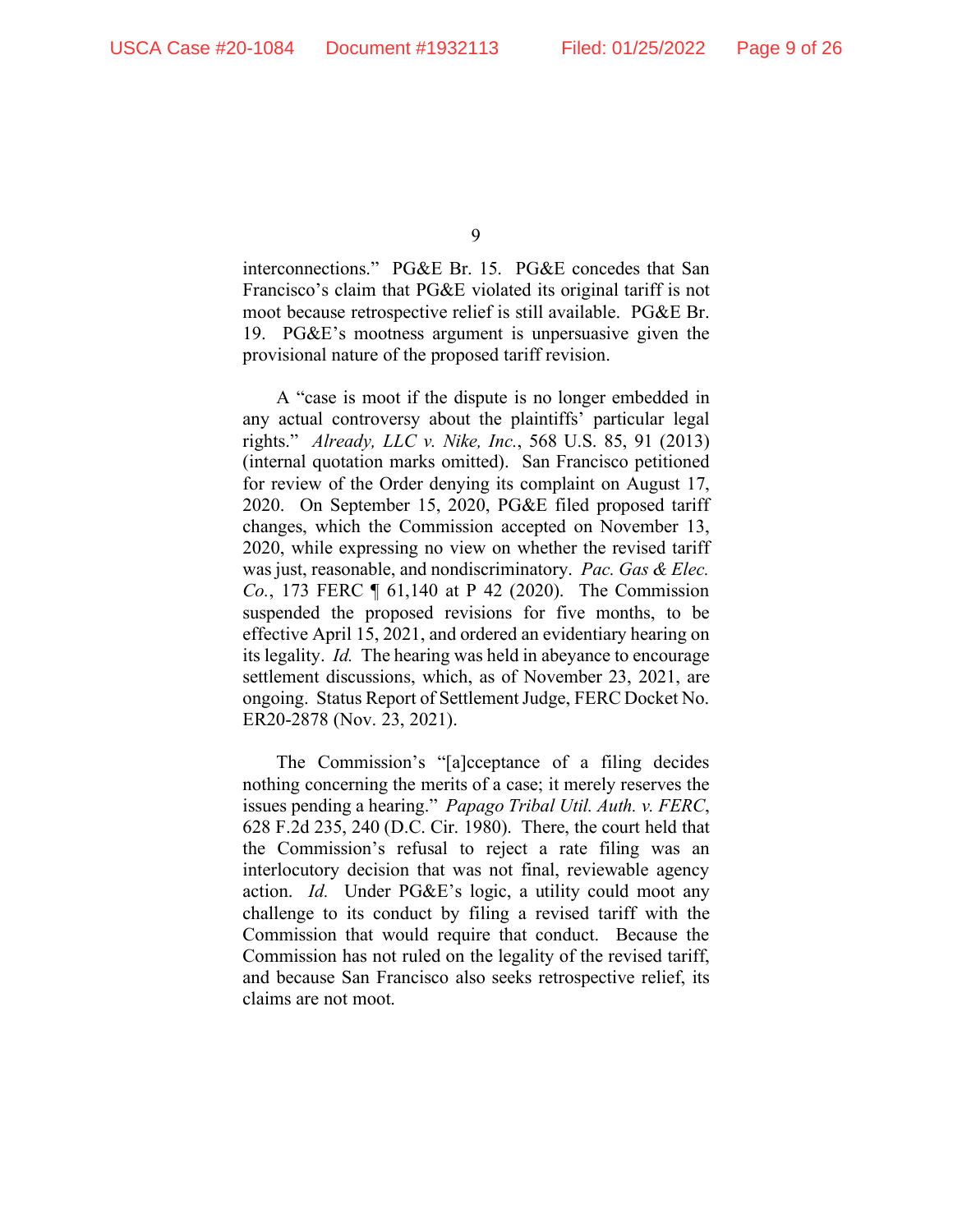# **2.**

Turning to the merits, San Francisco contends that the Commission did not identify any "safety or reliability risks" that would arise from providing secondary-voltage service to San Francisco. SF Br. 28. Rather, it maintains that the Commission "offers only vague conclusory statements about PG&E's general need to assure safety and reliability," which are not grounds on which the Voltage Orders can be upheld. *Id.* at 29.

The court reviews the Commission's orders under the arbitrary and capricious standard. *See, e.g.*, *Emera Me. v. FERC*, 854 F.3d 9, 21 (D.C. Cir. 2017). A court "must uphold a rule if the agency has 'examine[d] the relevant [considerations] and articulate[d] a satisfactory explanation for its action[,] including a rational connection between the facts found and the choice made." *FERC v. Elec. Power Supply Ass'n*, 577 U.S. 260, 292 (2016) (quoting *Motor Vehicle Mfrs. Ass'n of U.S., Inc. v. State Farm Mut. Auto. Ins. Co.*, 463 U.S. 29, 43 (1983)).

PG&E identified two concerns in its Answer to the Complaint. First, the request for secondary-voltage service might be too far from the necessary infrastructure. Answer to Complaint at 6. Second, secondary-voltage equipment lacks unique operating numbers, making it more difficult to service. *Id.* at 16. The Commission's Voltage Orders, however, do not reference any specific risks to safety or reliability with respect to San Francisco's requests. The Commission concluded only that PG&E is "ultimately responsible for the safety and reliability of its distribution system" and should have "discretion to determine what level of service is both appropriate and available based upon the status and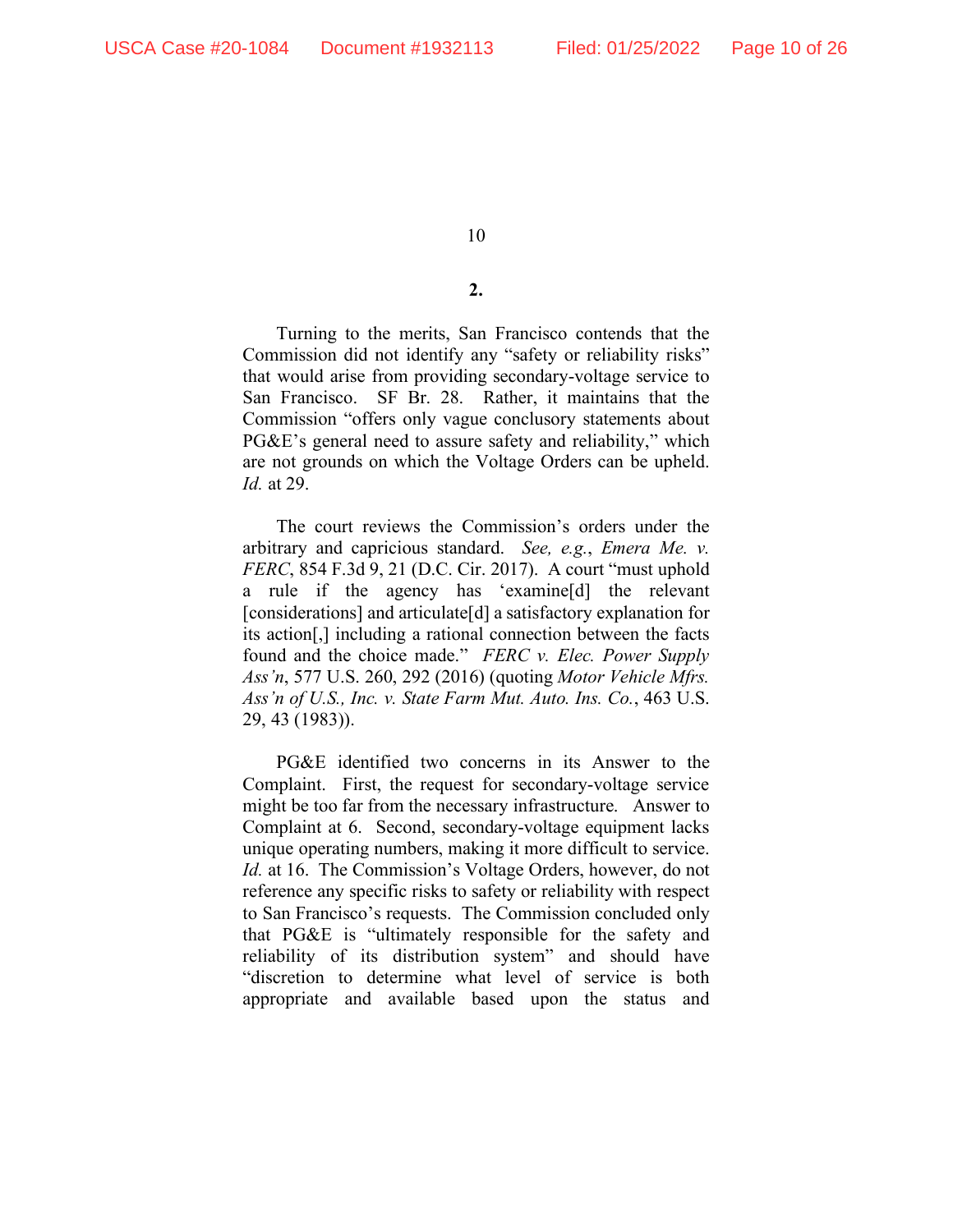configuration of its . . . facilities and the nature and location of the interconnection request." Order P 38. For support, the Commission cites page 6 of PG&E's Answer without explanation. *Id.* P 38 n.82.

The Commission's "passing reference to relevant factors," such as safety and reliability, "is not sufficient to satisfy the Commission's obligation to carry out 'reasoned' and 'principled' decisionmaking." *Mo. Pub. Serv. Comm'n v. FERC*, 234 F.3d 36, 41 (D.C. Cir. 2000). That is so when the Commission refers only generally to safety and reliability without explaining what the risks are, much less examining PG&E's claims. A declaration by PG&E engineer Michael Thibault stated that "interconnection at the secondary voltage level between utilities is not at all typical and . . . is not 'Good Utility Practice,'" and that "secondary interconnections between utilities create ambiguity and operational and engineering challenges." Order P 37 n.79 (citing Answer to Complaint, Thibault Decl. ¶¶ 11-12). Although this suggests that providing secondary service to a utility may present challenges for PG&E, the declaration does not concretely describe the challenges with respect to San Francisco's requests for secondary service.

Further, the Commission's conclusion that PG&E should have discretion to determine which voltage level is most appropriate is belied by the record to the extent PG&E would apply a categorical rule. The July 1, 2019 Letter hardly indicates that PG&E intends to evaluate San Francisco's applications on a case-by-case basis. *See* July 1, 2019 Letter at 3. Although the Commission viewed PG&E's statement to be "primarily in reference to specific projects" and that San Francisco's concerns about being denied accommodations were "speculative," Order P 40 n.90, the Commission cited no portion of the Letter that limits its relevance to specific projects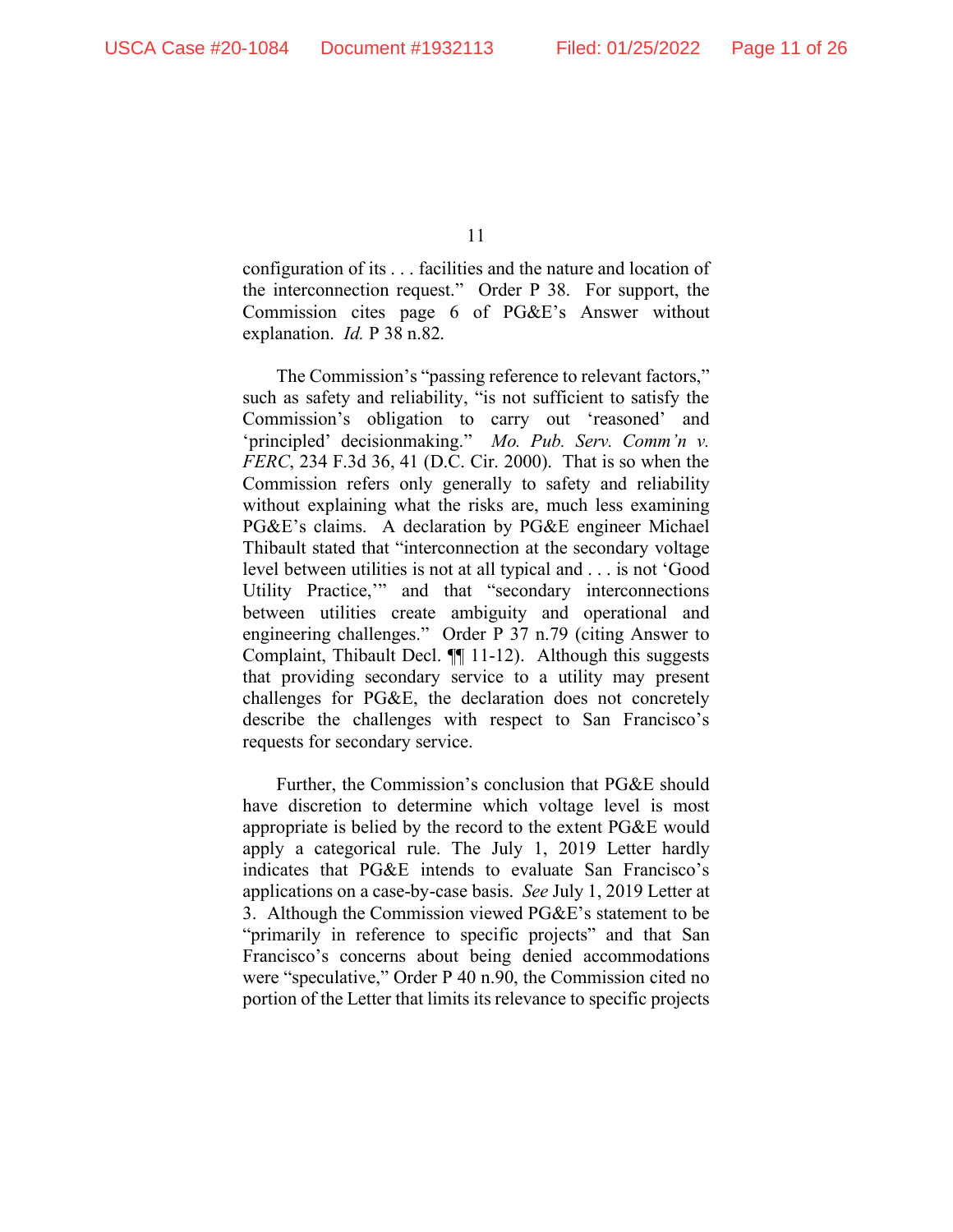and provided no reason that a "long-term solution" is possible or probable.

San Francisco also contends that the Commission was arbitrary and capricious in concluding that PG&E may deny secondary-voltage service to San Francisco because the industry norm for utility-to-utility interconnections is primary voltage. Here, it contends that the Commission failed to address the fact that San Francisco interconnects to PG&E at numerous small points of interconnection, rather than a few large points as is typical for a utility-to-utility interconnection. Reply to Answer at 15-16; Request for Rehearing at 30-31. Neither of the Voltage Orders explain why deference to industry norms is reasonable in light of San Francisco's geographical configuration, which differs from that of other utilities. *See* Request for Rehearing at 30-31. Rather, the Commission applied the industry norm with no explanation beyond stating that such norms "inform expectations." Rehearing Order P 9 n.23. Maybe so. But the Commission does not explain why San Francisco should have expected to be bound by an industry norm involving much higher demands than it has historically required, or why its expectations are a valid basis for PG&E's denials of its requests. Again, the Commission's passing reference to "ambiguity and operational or engineering challenges" arising from secondary interconnections between utilities without further elaboration, does not provide sufficient justification for its conclusion. Order P 37 n.79 (citing Answer to Complaint, Thibault Decl. ¶¶ 11-12). Consequently, the Voltage Orders do not satisfy arbitrary-and-capricious review. *See State Farm*, 463 U.S. at 43.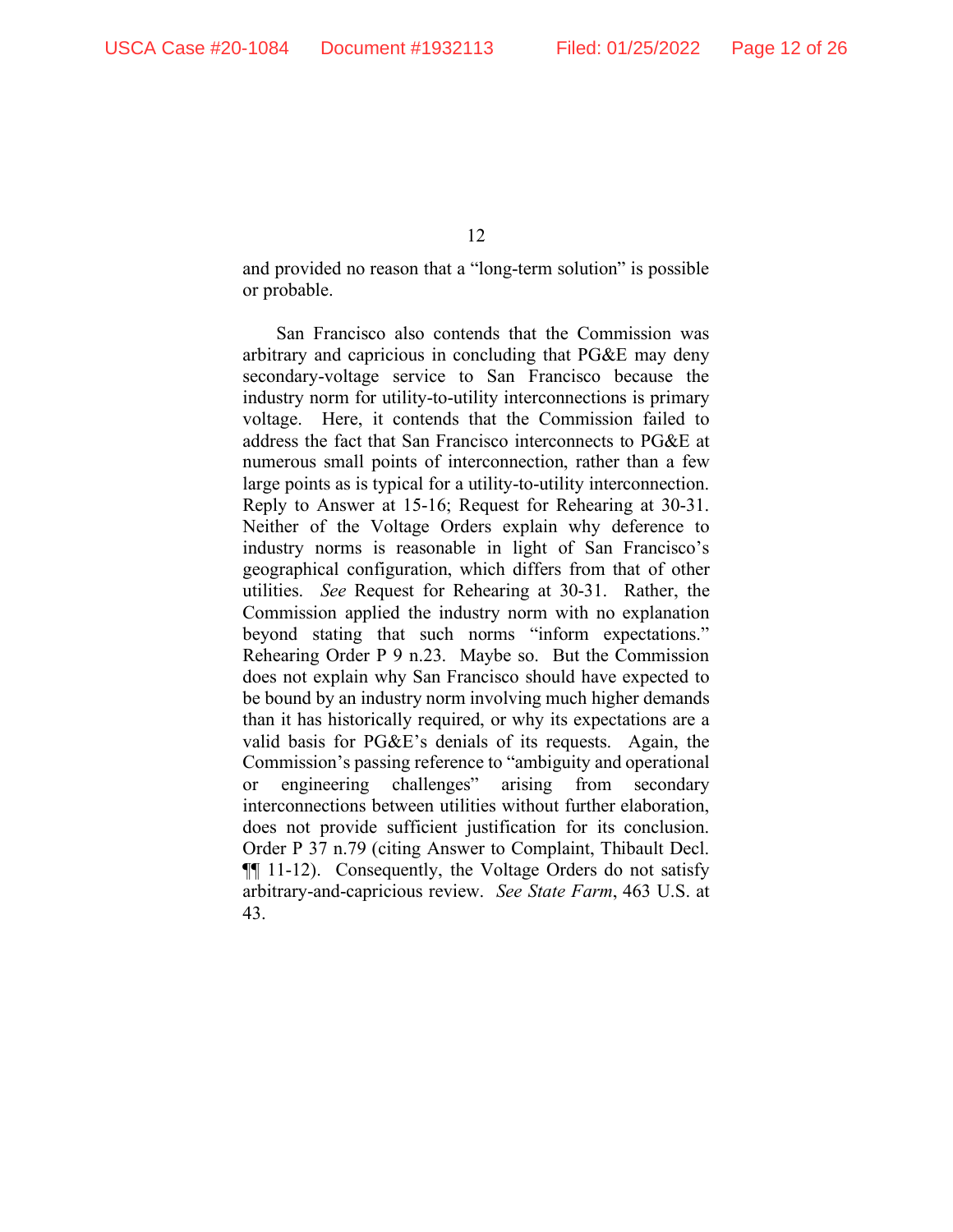# **3.**

Additionally, San Francisco contends that the Commission failed to meet its mandate to prevent undue discrimination, because PG&E offers secondary service to two wholesale customers, Western and the Pooling Authority, at higher voltages than 75 kW, and to retail customers at voltages up to 3,000 kW. When faced with a claim of undue discrimination, the Commission "must reasonably explain *how* the existing suppliers and new entrants are not similarly situated and in what respects the reasons are material." *New Eng. Power Generators Ass'n v. FERC*, 881 F.3d 202, 213 (D.C. Cir. 2018) (citing *Edison Mission Energy, Inc. v. FERC*, 394 F.3d 964, 968-69 (D.C. Cir. 2005)).

The Commission has adequately explained why San Francisco is not similarly situated to Western and the Pooling Authority, noting that both of them receive secondary service under settlement agreements with PG&E, and that the Pooling Authority is not eligible for Tariff service. Order P 37 & n.79. Western's settlement "reflects a bargained-for agreement between PG&E & Western," and San Francisco has not shown that it and its customers are similarly situated to Western and its customers. *Id.* P 42. But the Commission's response to San Francisco's claims regarding retail customers was inadequate. On the other hand, the Commission views "a retail-level standard . . . [a]s not necessarily congruent with the requirements of interconnecting wholesale customers such as San Francisco," *id.* P 38, and that San Francisco's "mere assertion of [the retail standard's] relevance is not sufficient to satisfy San Francisco's section 206 burden of proof," Rehearing Order P 13. Beyond asserting "relevance," San Francisco cited instances when its customers began retail service with PG&E during San Francisco's wholesale service negotiations with PG&E. *See* Complaint, Hale Decl. ¶¶ 25-30.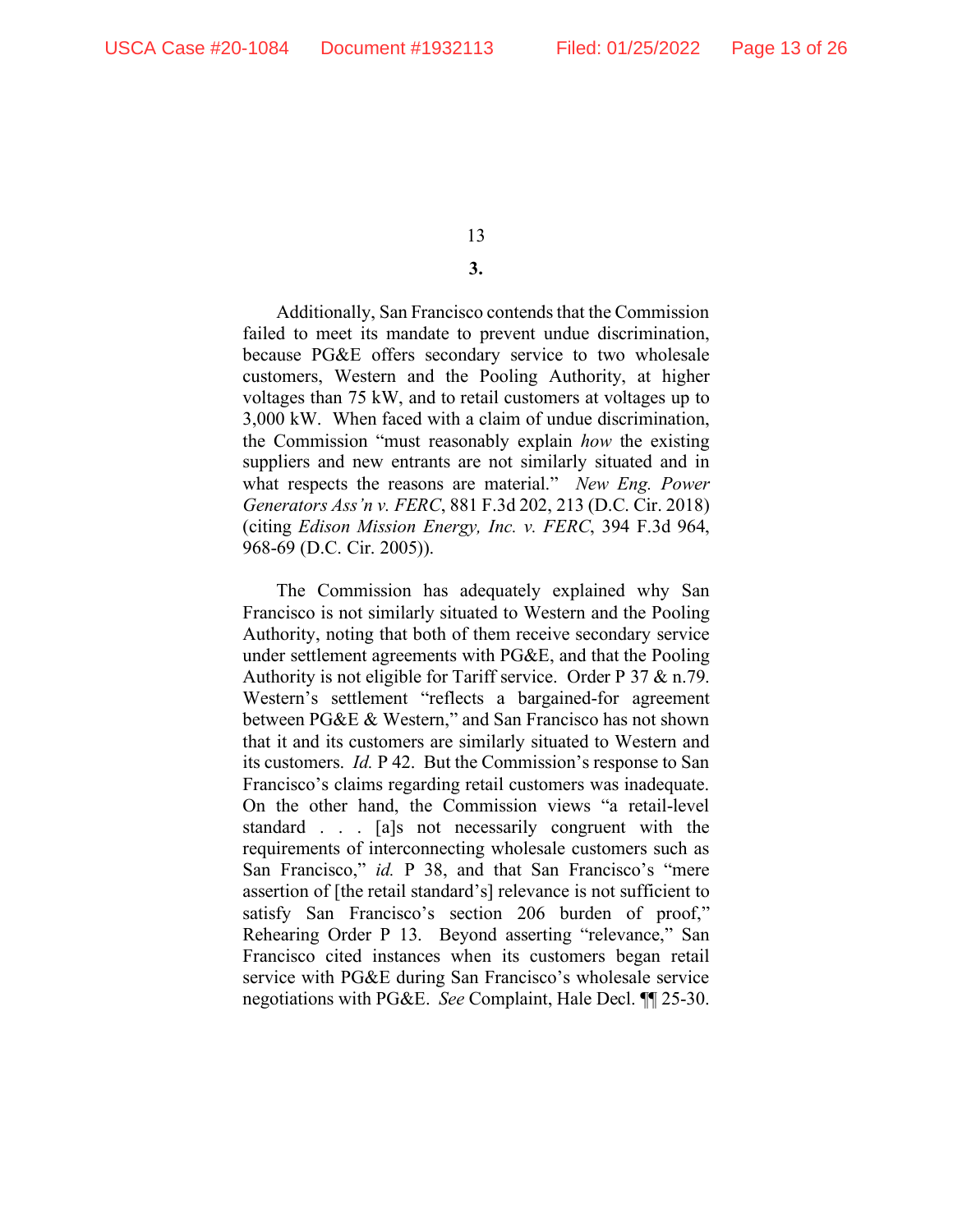The Commission accepted PG&E's explanation that these San Francisco customers only took temporary retail construction power service from PG&E, Order P 40, but this fact confirms that PG&E can compete with San Francisco through its retail offerings. The Commission's conclusion that retail service is "not necessarily congruent" does not meet its burden of reasoned decision-making.

**4.**

San Francisco further contends that the Voltage Orders are inconsistent with the terms of PG&E's Tariff, which it interprets to require PG&E to provide secondary-voltage service whenever requested, and that PG&E's contrary practice violates the filed-rate doctrine. The filed rate objection is more problematic.

**a.**

When San Francisco filed its petition, PG&E's Tariff stated that PG&E will "provide Distribution Service pursuant to the applicable terms and conditions contained in this Tariff and Service Agreement." Tariff § 1.2. After receiving an application for service, PG&E must "make a determination of available distribution capacity." Tariff § 15.5. Section 13.4 of the Tariff stated:

> If the Distribution Provider determines that it cannot accommodate a Completed Application for Distribution Service because of insufficient capability on its Transmission System or Distribution Facilities, the Distribution Provider will use due diligence to expand or modify its Distribution System to provide the requested Distribution Service, provided the Distribution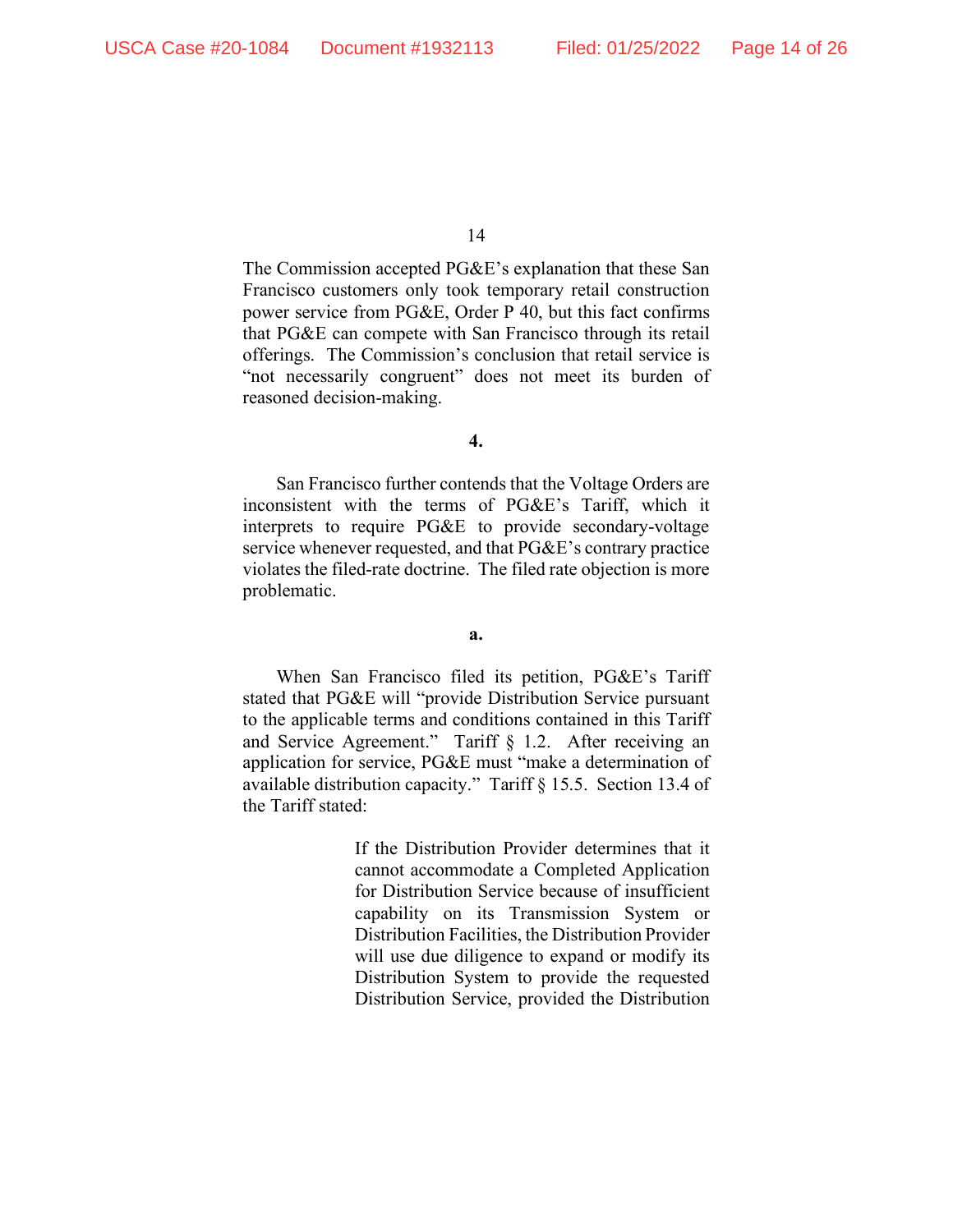Customer agrees to compensate the Distribution Provider for such costs . . . .

San Francisco thus alleged that because the Tariff defines "Distribution System" to include the secondary distribution system, Complaint at 23 (citing Tariff § 11), PG&E must expand its secondary distribution system to meet any customer request for secondary-voltage service, pursuant to Tariff Section 13.4.

The Commission concluded that "[w]hile the [Tariff] does not preclude a [Tariff] customer from requesting the level of service that it wishes to take," PG&E should retain "discretion to determine what level of service is both appropriate and available based upon the status and configuration of its existing . . . facilities and the nature and location of the interconnection request." Order P 38. As a result, "PG&E has not violated the terms of the [Tariff]." *Id*. P 35. The court has long held that the Commission's interpretation of a tariff receives "*Chevron*like deference." *Consol. Edison Co. of New York v. FERC*, 347 F.3d 964, 972 (D.C. Cir. 2003) (internal citations omitted). If the terms of the tariff are unambiguous, the court need not defer to the Commission's interpretation. If the text is ambiguous, there the court must defer if the Commission's interpretation is reasonable. *Id.* The Tariff then in effect unambiguously confirms the Commission's interpretation. Although PG&E must use due diligence to adjust its system to provide the "requested Distribution Service," Tariff § 13.4, "Distribution Service" is defined as "[t]he transporting of electric power over and through various PG&E facilities for delivery to a Distribution Customer." Tariff § 2.15. The fact that PG&E must provide wholesale distribution service when requested does not necessarily imply that it is required to provide the voltage San Francisco requests.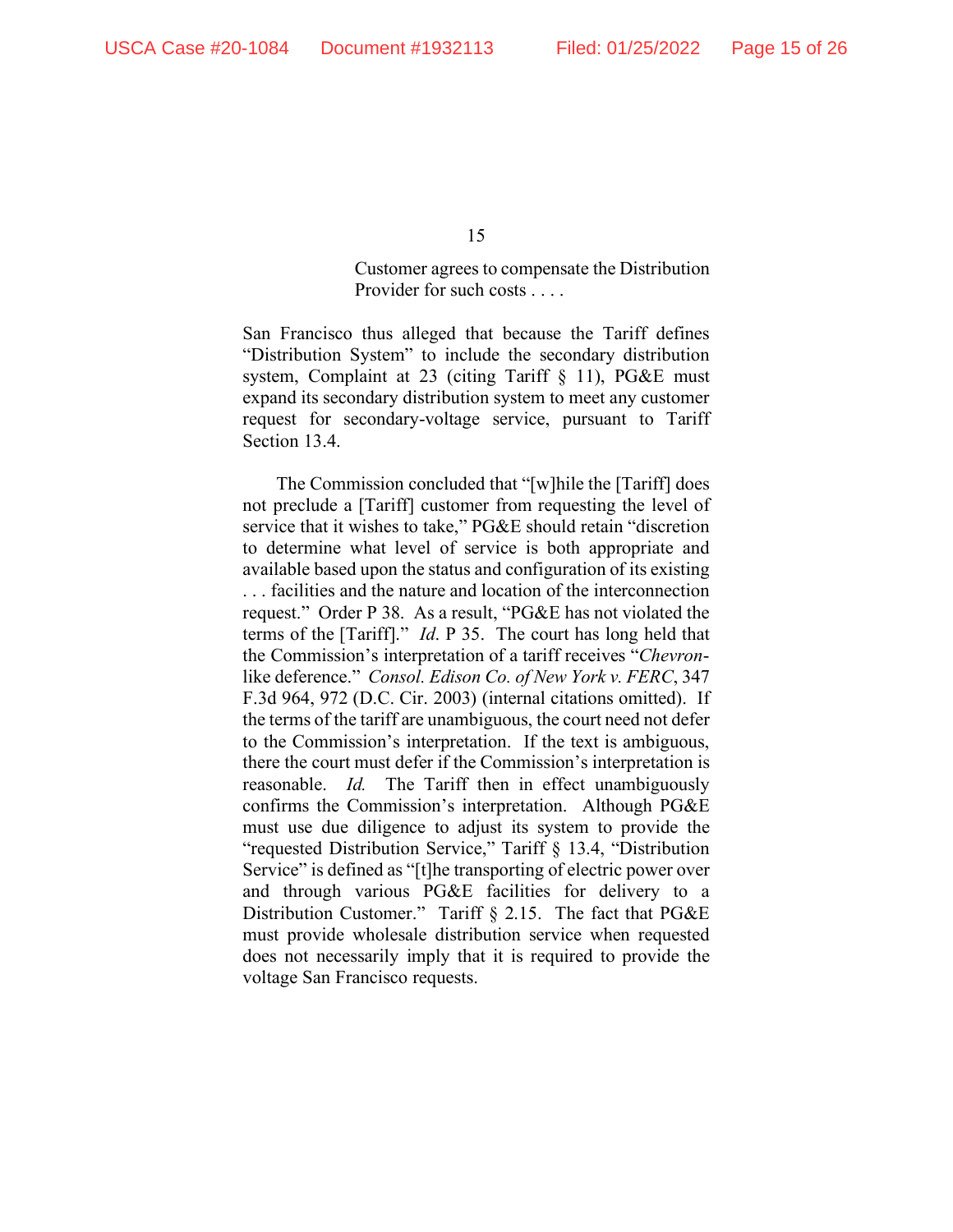#### **b.**

On the other hand, San Francisco correctly notes that PG&E's practice of requiring primary-voltage service for demands above 75 kW is not stated in its Tariff and therefore may violate the filed-rate doctrine. Under that doctrine, "utilities are forbidden to charge any rate other than the one on file with the Commission," *West Deptford Energy LLC v. FERC*, 766 F.3d 10, 12 (D.C. Cir. 2014), a prohibition that is understood to extend to other utility practices that affect rates and service. *See Keyspan-Ravenswood, LLC v. FERC*, 474 F.3d 804, 811 (D.C. Cir. 2007). The "rule of reason" requires "utilities [to] file 'only those practices that affect rates and service significantly, that are realistically susceptible of specification, and that are not so generally understood in any contractual arrangement as to render recitation superfluous.'" *Id*. (quoting *City of Cleveland v. FERC*, 773 F.2d 1368, 1376 (D.C. Cir. 1985)). Contrary to PG&E's view, San Francisco did not waive this argument but, in fact, raised it in requesting rehearing. *See* Request for Rehearing at 11-12; *see also* Reply to Answer at 8-9. *But see* PG&E Br. 25 (citing 16 U.S.C. § 825l(b); *Allegheny Power v. FERC*, 437 F.3d 1215, 1220 (D.C. Cir. 2006)).

On rehearing, the Commission stated that the 75 kW threshold is merely a "guidepost," Rehearing Order P 10, while reaffirming its position that PG&E makes case-by-case determinations of which voltage to provide, Order P 43 & n.96. Yet, as noted, the record suggests that PG&E intends to apply a categorical rule going forward. July 1, 2019 Letter at 3; Answer to Complaint at 30. Even if the 75 kW threshold is a guidepost, however, that kind of numerical threshold is the type of requirement that the "rule of reason" requires be stated in the Tariff, as a numerical threshold is "realistically susceptible of specification," *Keyspan-Ravenswood*, 474 F.3d at 811.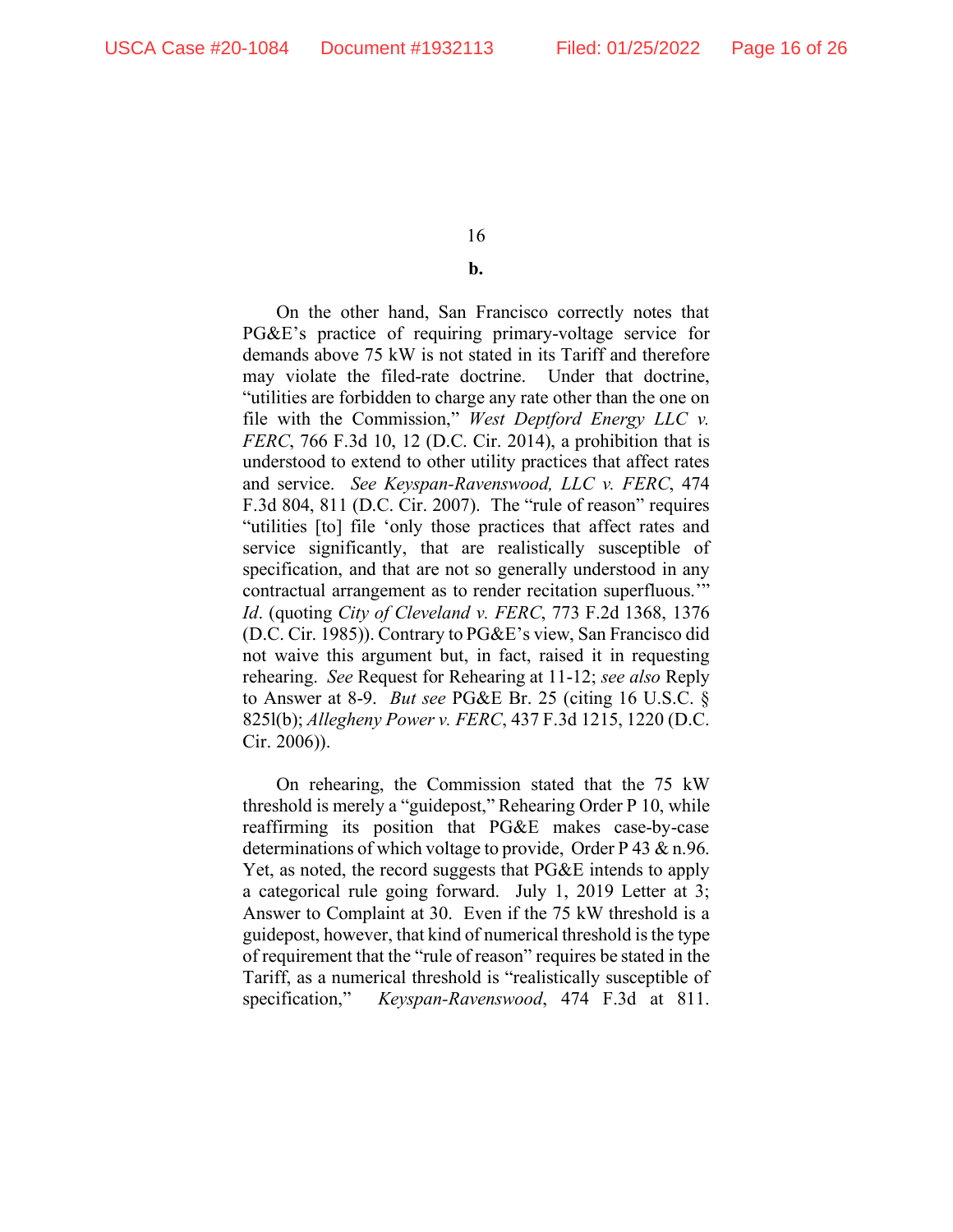PG&E's policy significantly "affect[s] rates and service" because it affects which voltage level San Francisco may receive, and different voltages have different rates. *Id.* It also cannot be "so generally understood . . . as to render recitation superfluous," given PG&E's secondary-voltage connections for demands above 75 kW and its provision of secondaryvoltage service to San Francisco prior to the 2015 transition to Tariff service. *Id.* Although primary voltage may be the industry norm for utility-to-utility interconnections, and PG&E should have discretion to provide secondary voltage on a caseby-case basis, *see* Order P 43, the Commission does not explain why these factors exempt the guidepost from specification in the Tariff under the "rule of reason."

Because the Commission did not adequately explain any operational or engineering rationale justifying PG&E's 75 kW "guidepost" and did not explain why that guidepost did not need to be in the filed tariff, the court vacates the Voltage Orders and remands the case to the Commission for further proceedings consistent with this opinion.

#### **III.**

San Francisco's complaint in No. 20-1084 concerns the proper interpretation of a section of PG&E's Tariff on grandfathering.

#### **A.**

Section 14.2 requires customers to demonstrate "bona fide ownership or control of . . . Intervening Distribution Facilities . . . *except in the case where an Eligible Customer meets the criteria for grandfathering in 16 USC § 824k(h)(2)* [Section  $212(h)(2)$  of the FPA]" (emphasis added). This section was added as the result of a 2015 Commission-approved settlement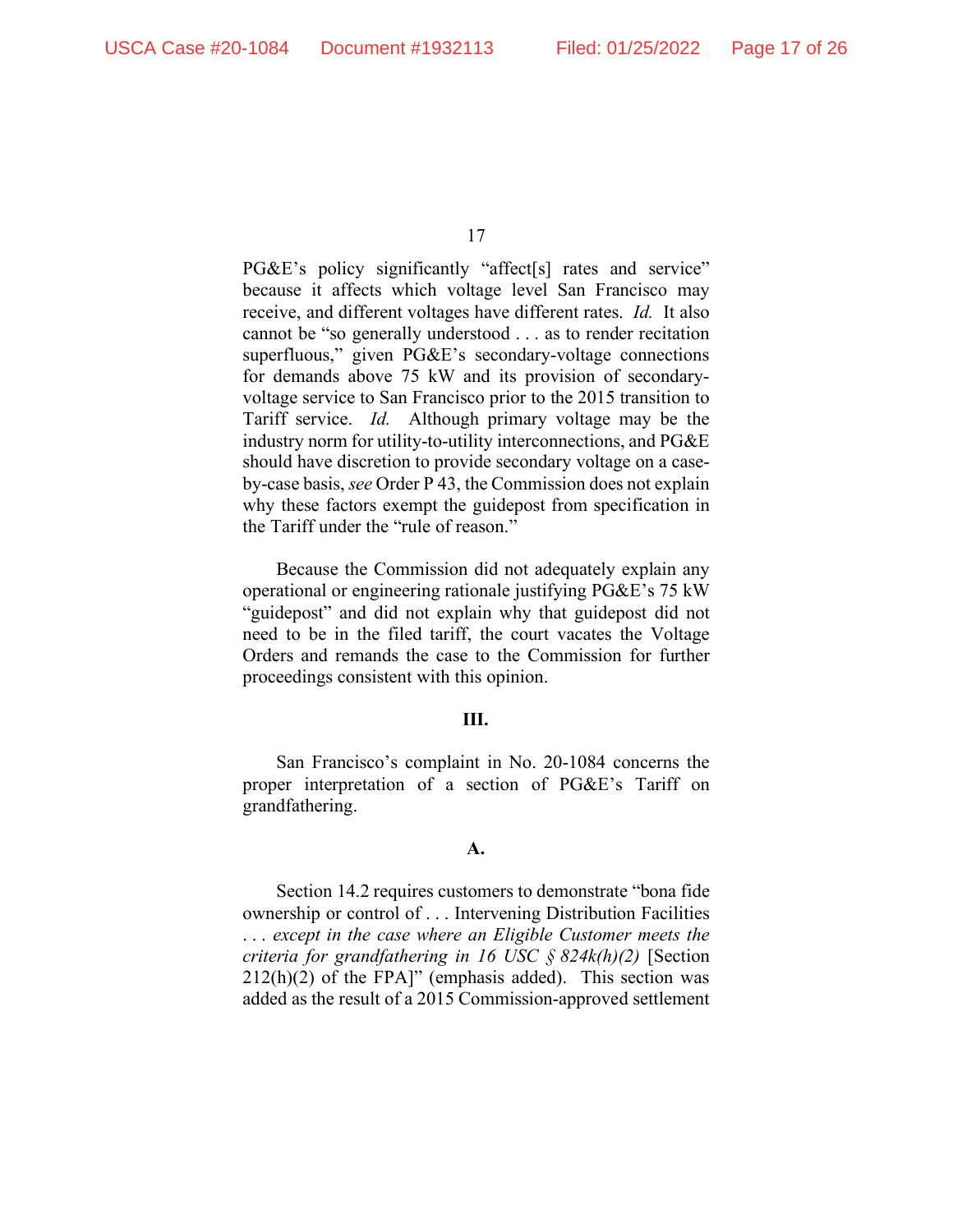between PG&E and its Tariff customers. Offer of Settlement, FERC Docket No. ER13-1188-037, eLibrary No. 20150331- 5502 (Mar. 31, 2015). Although PG&E and San Francisco agree that PG&E is bound by Section 212(h)(2) of the FPA, 16 U.S.C. § 824k(h)(2), they disagree about its scope.

On October 9, 2014, San Francisco filed a complaint with the Commission alleging, among other claims, that PG&E was improperly denying Tariff service to some of San Francisco's delivery points. San Francisco argued that PG&E was required to serve any San Francisco customer served in 1992, regardless of whether the customer stayed at the same location. Complaint at 18-20. PG&E responded that it would serve any of San Francisco's locations that it had served in 1992 but would not serve delivery points of 1992 customers that had relocated or opened new locations. Answer to Complaint at  $35-36$ .

FPA Section 212(h) provides:

No order issued under this chapter shall be conditioned upon or require the transmission of electric energy:

(1) directly to an ultimate consumer, or

(2) to, or for the benefit of, an entity if such electric energy would be sold by such entity directly to an ultimate consumer, *unless*:

(A) such entity is a . . . State or any political subdivision of a State (or an agency, authority, or instrumentality of a State or a political subdivision) . . . [listing other categories]; and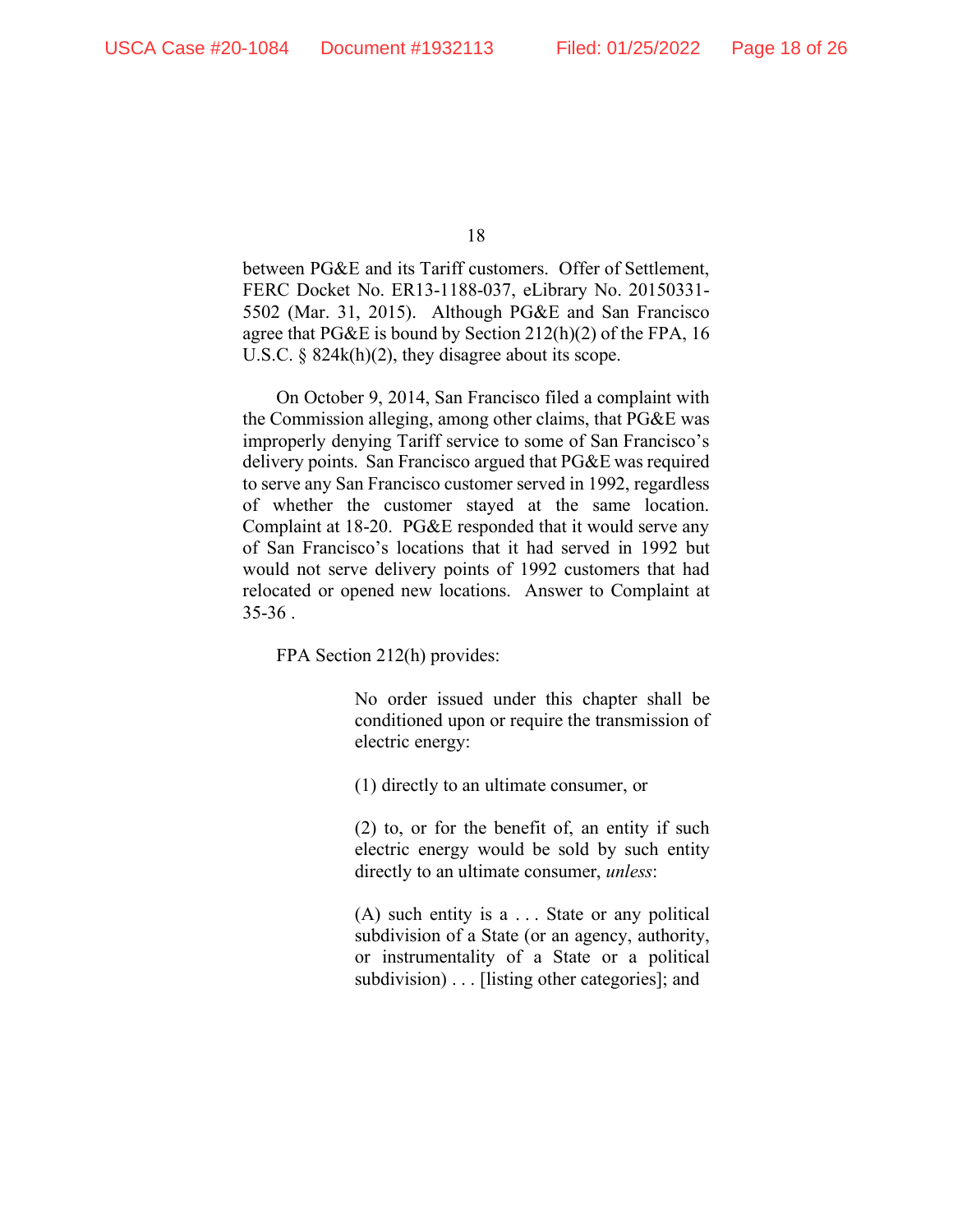(B) such entity *was providing electric service to such ultimate consumer on October 24, 1992*, or would utilize transmission or distribution facilities that it owns or controls to deliver all such electric energy to such electric consumer. (emphasis added)

On December 23, 2014, PG&E filed with the Commission a proposed replacement agreement under which PG&E would provide Tariff service to any San Francisco delivery point that received service in 1992. Proposed Service Agreement, App. C. So any delivery point that did not receive service in 1992 but did receive service in 2015 (when the bilateral agreement would expire) would receive what PG&E calls Tariffequivalent service, if the delivery point was a "municipal load," id., App. D. PG&E defined "municipal load" as:

> "Municipal Public Purpose End-Use Customers" ("Muni Load") are served at metered Points of Delivery providing power to [San Francisco's] governmental departments and agencies, public housing tenants, municipal transportation system, police stations, fire departments, public schools, city parks and public libraries. Nongovernmental private persons (other than [San Francisco] public housing tenants) and nongovernmental private corporations are not Municipal Public Purpose End-Use Customers. Small Unmetered Street Loads served under Appendix E [such as streetlights or traffic signals] are not Municipal Public Purpose End-Use Customers.

*Id.*, App. D § D.1.1. Non-municipal loads served in 2015 but not in 1992 would receive Tariff-equivalent service if the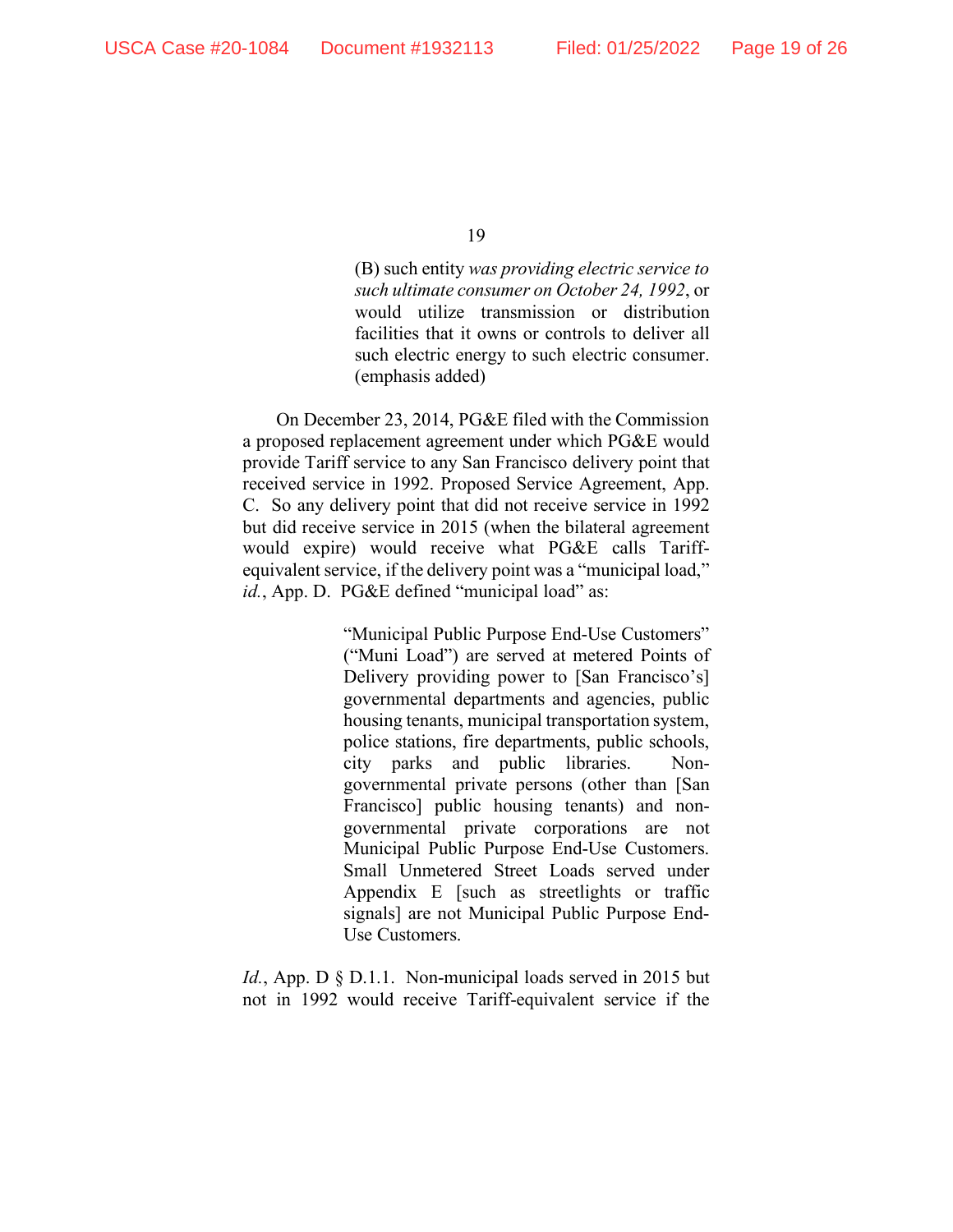delivery point continues to serve the same end-use customer as in 2015 and the electricity demand does not exceed 125 percent of the customer's average annual demand on June 30, 2015. *Id.*, App. D §§ D.1.2, D.2.

An Administrative Law Judge interpreted FPA Section 212(h)(2)(B) in light of the Commission's decision in *Suffolk County Electric Agency*, 96 FERC ¶ 61,349, at 62,301 (Nov. 15, 2001). There, the Commission concluded that Section 212(h) grandfathered the "class of customers eligible to receive service." *Id*. The ALJ determined that "the Commission's orders and opinions . . . support San Francisco's argument that grandfathering applies to the class of customers that was eligible to receive wholesale distribution service on October 24, 1992, regardless of where in the City those customers may be located now or in the future." Initial Decision P 135 (internal citations omitted). Therefore, the ALJ defined the "class" of customers as all "municipal public purpose load[s]." *Id.* P 142. He also concluded that he was "without authority" to define a "municipal public purpose" for the Commission. *Id.* P 146.

In Opinion No. 568, the Commission reversed. 169 FERC ¶ 61,128 at P 67 (Nov. 21, 2019). Distinguishing its FPA Section 212(h) precedent as involving proceedings seeking an order of mandatory service under FPA §§ 210 and 211, the Commission noted that San Francisco filed its complaint under § 206 and PG&E filed its proposed replacement agreements under § 205, *id*. P 67 n.154. Further, the Commission stated that it was not "interpreting the scope of section 212(h)," but instead only interpreting PG&E's Tariff. *Id.* Noting that other provisions of the Tariff referenced "points of delivery," the Commission viewed the "points of delivery framework" to favor PG&E's interpretation of Section 14.2. *Id.* PP 69-70. By contrast, in the Commission's view, San Francisco's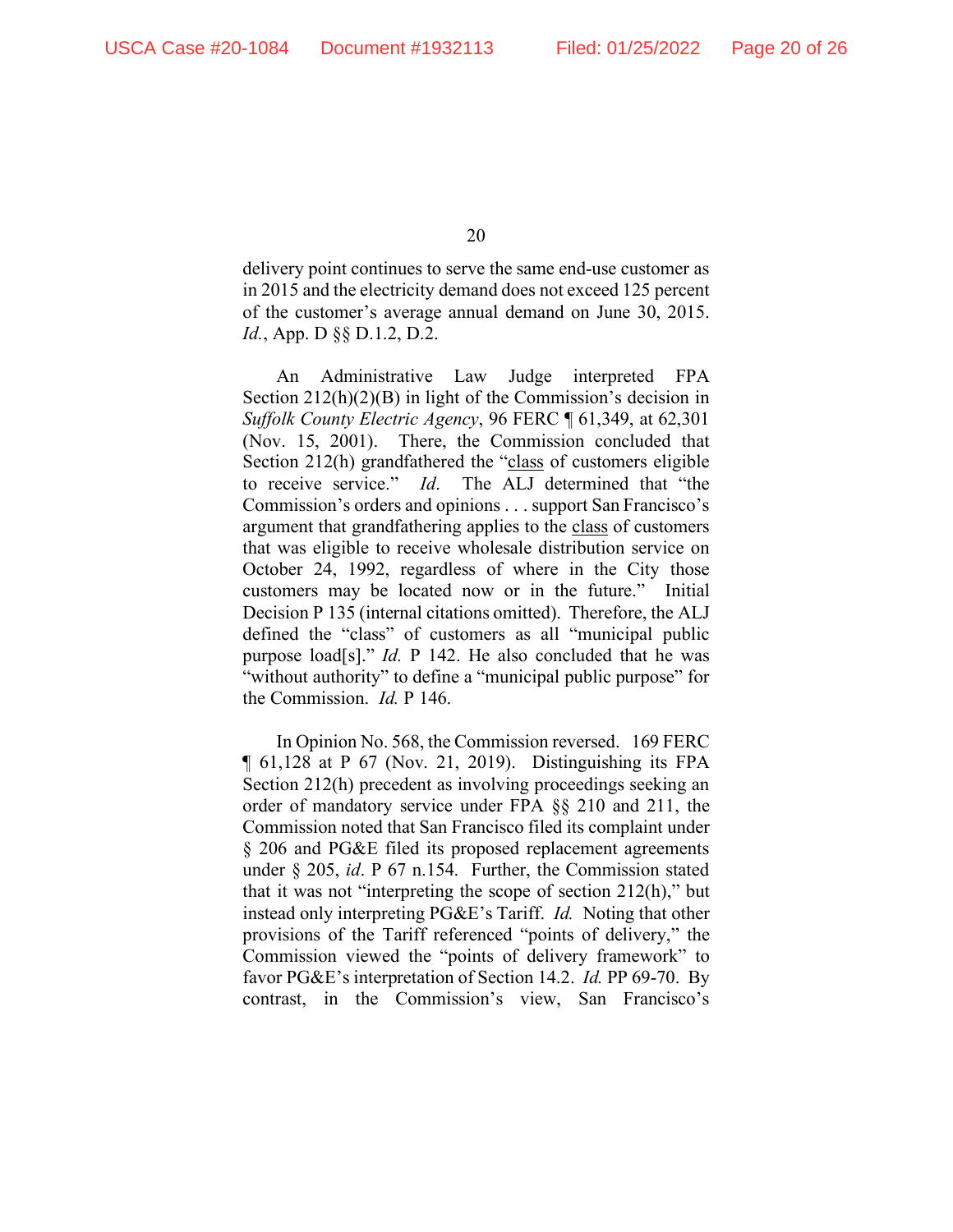interpretation "would automatically grandfather *all* San Francisco customers, thereby negating the point of delivery framework." *Id.* P 69. The Commission also accepted PG&E's definition of "municipal load" as "effectively distinguish[ing] between what is to be considered municipal load . . . and what is not." *Id.* P 72. In denying San Francisco's petition for rehearing, the Commission offered a clarification, stating that PG&E's interpretation of the Tariff was consistent with *Suffolk County*'s "class-based approach" because PG&E was still providing service to the "class of customer [San Francisco] was appropriately serving as of October 24, 1992," but "only for the universe of delivery points as they existed on June 30, 2015." Rehearing Order, 171 FERC ¶ 61,196 at P 28 (June 4, 2020).

San Francisco petitions for review of Opinion No. 568 and the Rehearing Order (collectively, the "Grandfathering Orders"). The Court accords the Commission's interpretation of filed tariffs *Chevron*-like deference. *See supra* Subsection II.B.4.a. Although the Court will defer to the Commission's interpretation of its own precedent, the Commission must acknowledge that it is departing from its precedent and provide a reasoned explanation indicating that prior policies and standards are being deliberately changed, not casually ignored. *ESI Energy, LLC v. FERC*, 892 F.3d 321, 329 (D.C. Cir. 2018).

**A.**

Section 14.2 of the Tariff provides, by its plain terms, an exception to the required ownership or control of intervening Distribution facilities for customers that "meet[] the criteria for grandfathering in 16 USC § 824k(h)(2)." The text unambiguously indicates that the Tariff incorporates the requirements of FPA Section 212(h)(2). The parties had agreed in a Joint Brief to the Commission that they "referenced Section 212(h) of the FPA to define the requirements and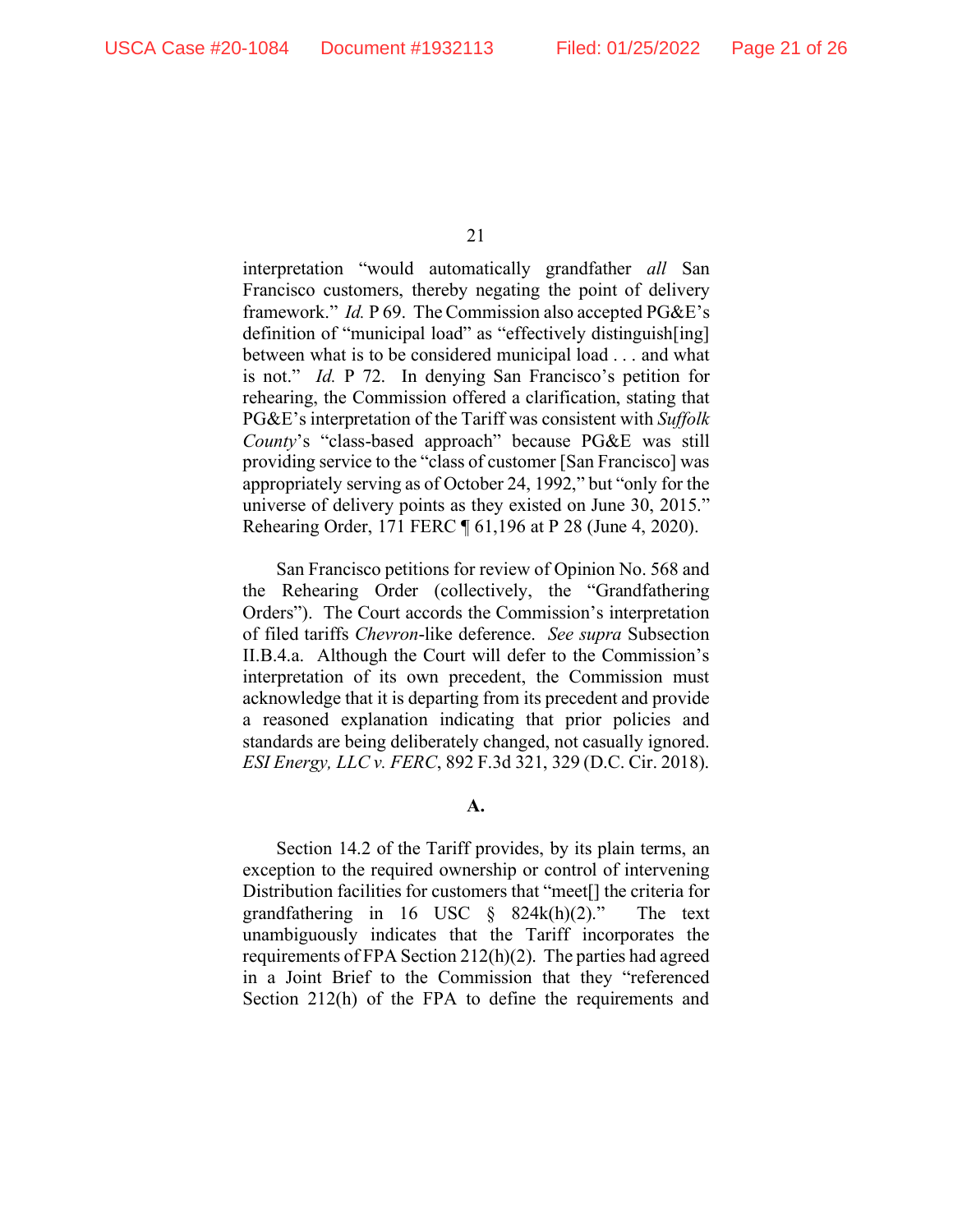boundaries of eligibility for service under PG&E's [Tariff]," and that "[t]he intent of [that reference] in the [Tariff] as it pertains to grandfathering was to ensure that the Commission's interpretation of the statute was incorporated into the [Tariff's] eligibility rules." Joint Brief at 2-3 (Sept. 24, 2018). The Commission, however, expressly disclaimed that it was "interpreting the scope of [Section] 212(h) or the precedent thereunder beyond the salient point that they are not applicable in this [Section 206] proceeding." Opinion No. 568 P 67 n.154. Because the Commission based its decision in Opinion No. 568 on requirements other than those in Section 212(h), the court owes no deference to its interpretation of unambiguous Tariff text.

The Commission's attempts to defend its interpretation are unpersuasive. First, the Commission states that "the [Tariff] frames [PG&E's] distribution service in terms of delivery points," and that service should therefore be grandfathered on a location-by-location basis. Opinion No. 568 P 70 & n.160. Tariff Section 14.2 itself requires applicants to prove that the criteria of FPA Section 212(h)(2) are met "for each Point of Delivery," and Tariff Section 15.5.1 states that a distribution provider may reject service on the ground that "it disputes that the Point of Delivery qualifies." That the Tariff references "points of delivery" does not necessarily imply that only specific points of delivery may be grandfathered, and those references to "points of delivery" do not change the fact that the Tariff expressly references the criteria of Section 212(h)(2).

Second, the Commission views PG&E's narrow interpretation of Section 212(h)(2) to employ the class-based approach used by the Commission in *Suffolk County* because it effectively grandfathers "each delivery point it was serving (as of June 30, 2015), as long as the customer at that delivery point is a member of the class of customer [San Francisco] was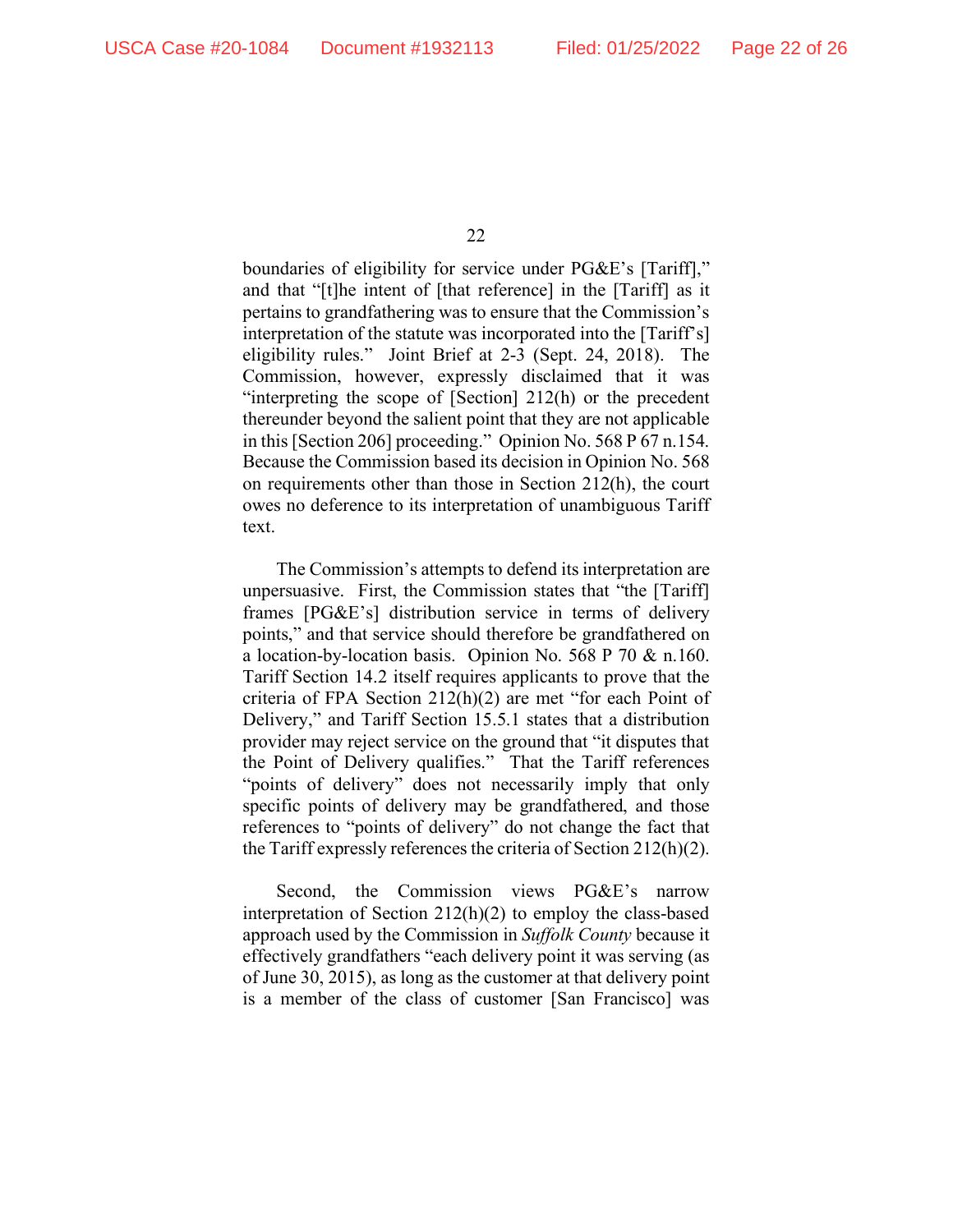appropriately serving as of October 24, 1992." Rehearing Order P 28 (quoting PG&E Brief on Exceptions at 13-14). This is true in the sense that PG&E has proposed to provide Tariff service or Tariff-equivalent service to all municipal loads it served in 2015. But this is not the same as ruling those loads are Tariff-eligible. PG&E's voluntary accommodations for the excluded delivery points do not justify the Commission's interpretation of the Tariff, and the Commission acknowledged that applying *Suffolk County* supports San Francisco's approach. Opinion No. 568 P 69.

Third, the Commission viewed San Francisco's interpretation of the grandfathering exception to render Section 14.2 meaningless, "because *all* customers within the class of customers taking service on October 24, 1992 would be grandfathered in perpetuity." Rehearing Order P 24. Not so. Under San Francisco's interpretation, PG&E's customers must satisfy the criteria of Section 212(h)(2) to qualify for grandfathering: be an eligible entity that served end-use customers as of October 24, 1992. Any end-use customers San Francisco did not serve in 1992 could not qualify for the Section 14.2 exception.

Fourth, as PG&E notes, the court will generally defer to the Commission's interpretation of its own precedent. But not when the Commission "depart[s] from those rulings without provid[ing] a reasoned analysis indicating that prior policies and standards are being deliberately changed, not casually ignored." *ESI Energy*, 892 F.3d at 329 (internal quotation marks and citation omitted). The Commission attempts to distinguish its precedent on the ground that San Francisco filed its complaint under FPA § 206 while the cases in *Suffolk County* concerned proceedings for mandatory interconnection under FPA §§ 210 and 211. Opinion No. 568 P 67 n.154. Here, however, the Commission expressly declined to interpret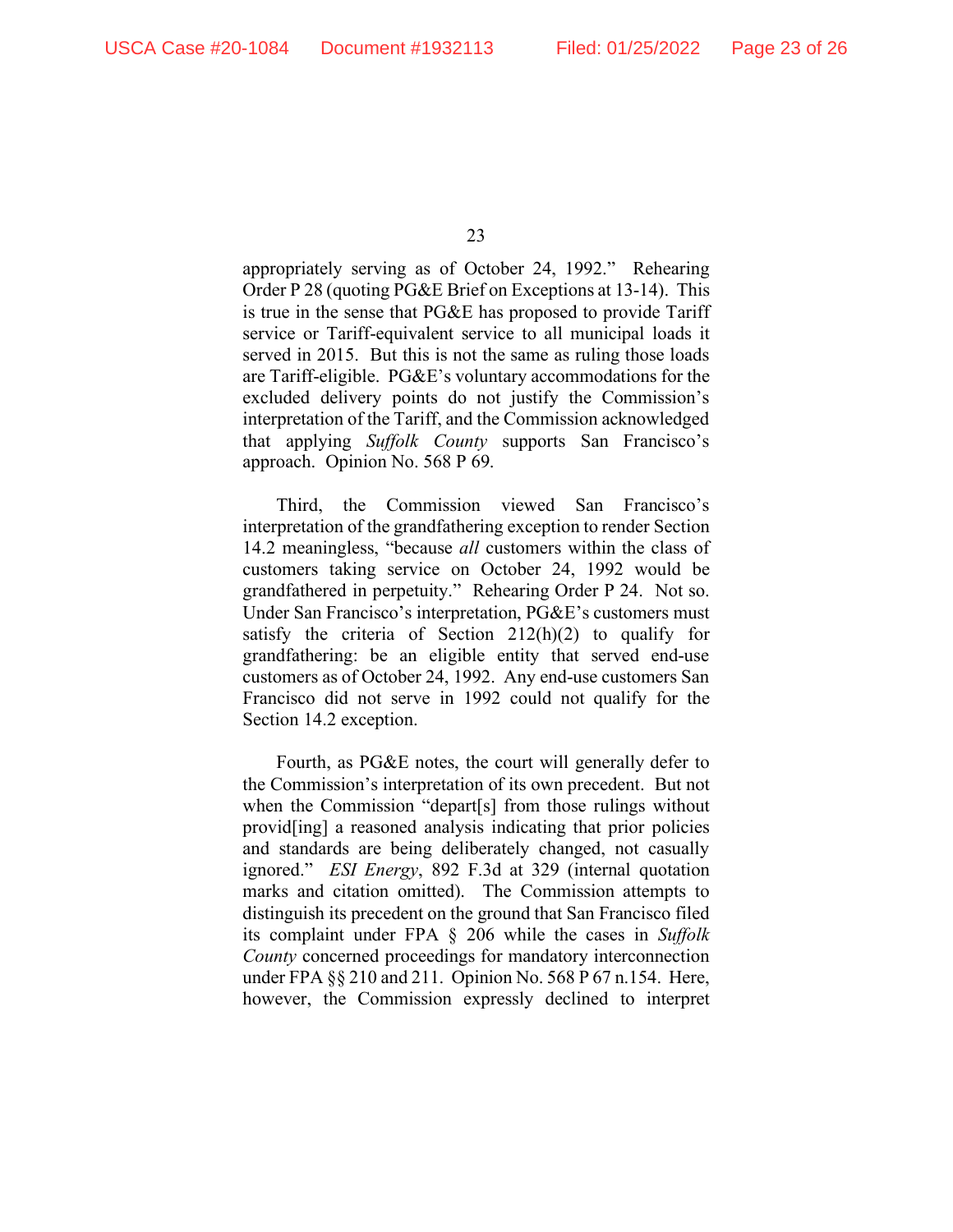Section 212(h), ignoring the unambiguous terms of the Tariff. *Id.* Even interpreting the Grandfathering Orders to create different interpretations of Section 212(h) for § 210 and 211 proceedings and another for § 205 and 206 proceedings, the Commission failed to explain why Section 212(h)(2)'s criteria would have different meanings in those contexts.

#### **B.**

San Francisco also contends that the Commission was arbitrary and capricious in accepting PG&E's definition of "municipal load" because it excludes from grandfathering certain customers that were receiving service in 1992. Under the Commission's Section 212(h) precedent, the Tariff's grandfathering clause covers "the class of customers eligible to receive service" on October 24, 1992. *Suffolk County*, 96 FERC ¶ 61,349, at 62,301 (2001). That is, the Tariff allows grandfathering of a customer San Francisco served under the prior interconnection agreement even though that customer seeks Tariff service at a new delivery point. Therefore, the court must address whether the Commission's definition of "municipal load" excludes customers San Francisco served prior to the grandfathering date.

As noted, the Commission accepted PG&E's definition because it "effectively distinguishes between what is to be considered municipal load . . . and what is not," and that although PG&E's definition of "municipal load" differed from the definition in San Francisco and PG&E's 1987 bilateral agreement, "a new contract may well have new terms and definitions." Opinion No. 568 P 72; *see* Rehearing Order PP 33-34. True, but the Commission's analysis of "municipal load," like its interpretation of Section 14.2 of the Tariff, failed to address the grandfathering criteria of Section 212(h)(2), much less the Commission's precedent interpreting it. The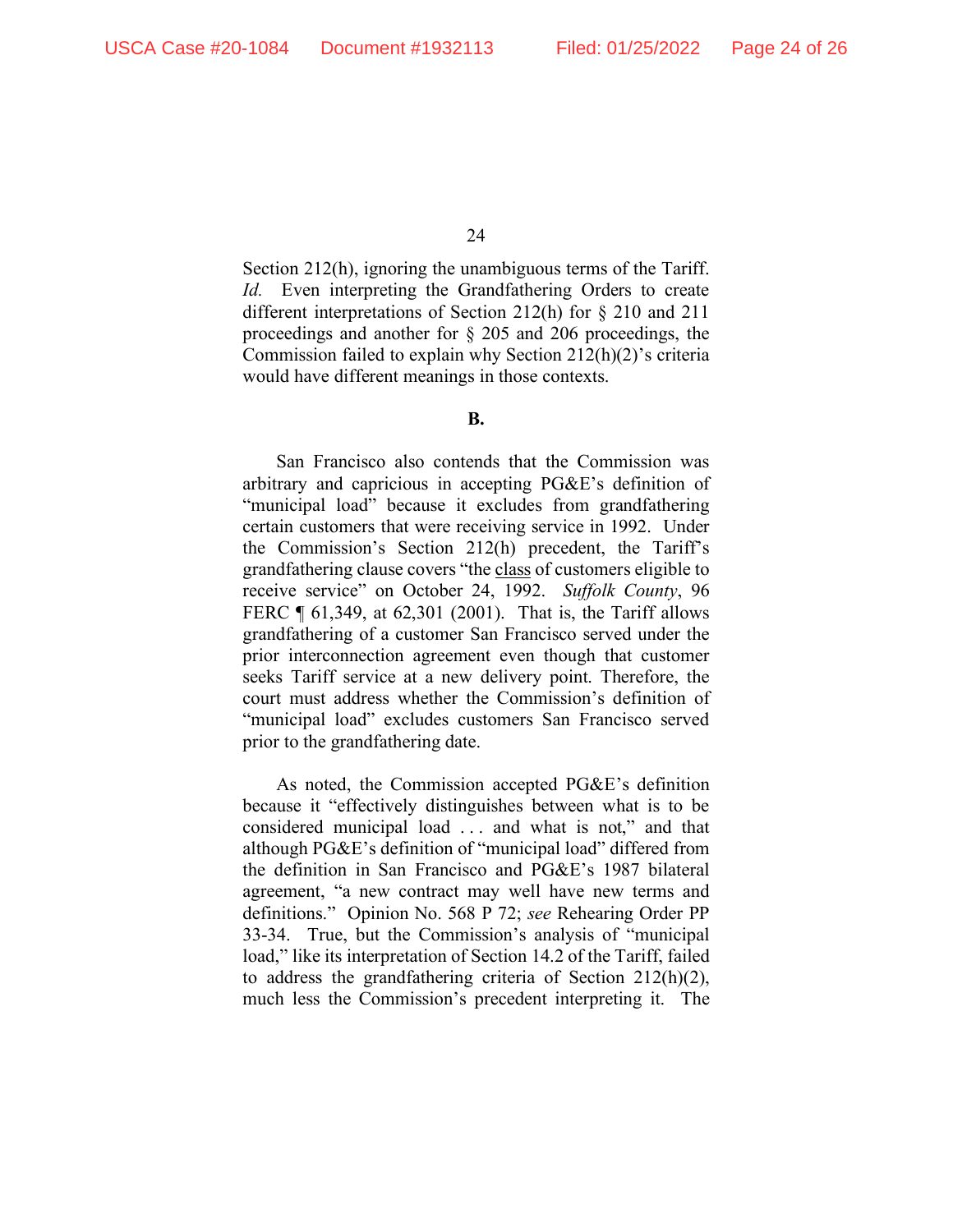Commission acknowledged that *Suffolk County* would require grandfathering of a customer San Francisco served under the prior interconnection agreement in 1992 even though that customer seeks Tariff service at a new delivery point. Opinion No. 568 P 69. And the Commission expressly accepted PG&E's definition to "describe the class of customers that San Francisco was serving as of October 24, 1992." Rehearing Order P. 18. Yet PG&E's definition would exclude entities served in 1992, including private parking garages on City property, tenants at San Francisco International Airport, and SOMArts, a neighborhood arts program partially funded by the San Francisco Arts Commission. *See* Ex. SF-2 at 14, 15; Ex. SF-6 at 7-11; Ex. PGE-5 at 10. Because the Commission's Grandfathering Orders do not acknowledge the conflicts between PG&E's definition of "municipal load" and its own precedent interpreting Section 212(h)(2) criteria, the Grandfathering Orders are arbitrary and capricious.

Finally, the court notes that the orders on review present a troubling pattern of inattentiveness to potential anticompetitive effects of PG&E's administration of its openaccess Tariff. More than a century ago, Congress authorized the Hetch Hetchy System not only to provide San Francisco with a source of cheap power but also to ensure competition in its retail power market. Faced with claims that PG&E was frustrating that competition by treating its own retail service preferentially and refusing service for customers San Francisco had served for decades, the Commission fell short of meeting its "duty" to ensure that rules or practices affecting wholesale rates are "just and reasonable*." Elec. Power Supply Ass'n*, 577 U.S. at 277.

Accordingly, the court grants San Francisco's petitions challenging the Voltage Orders in No. 20-1313 and the Grandfathering Orders in No. 20-1084, vacates those orders,